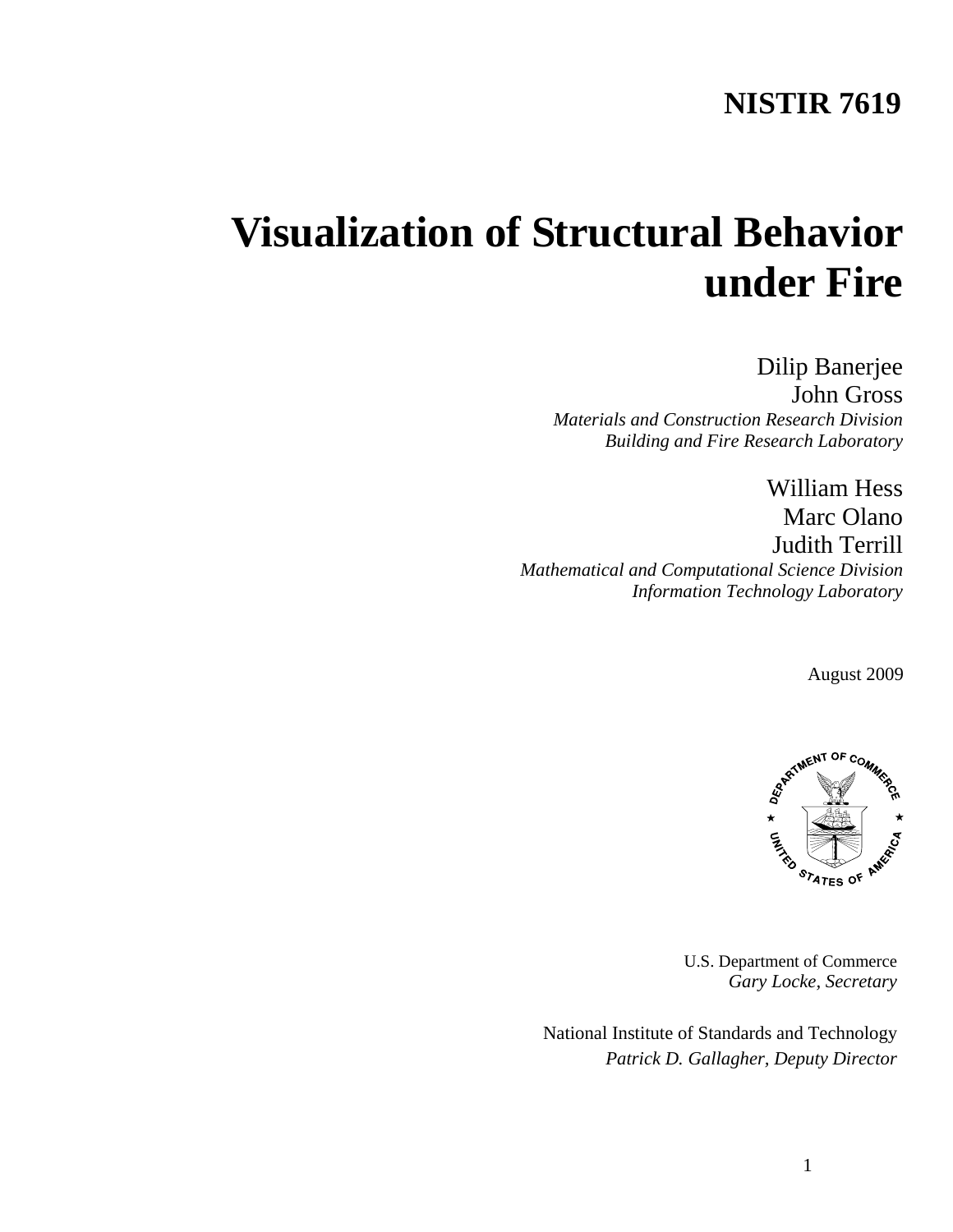#### **Abstract**

An integrated environment was created to study the interaction among fire, heat transfer, and structural deformation from a typical room fire. The fire, thermal, and structural data were linked with a separate 3-D visualization capability, to provide the ability to visualize in real time the thermal and structural behavior of a chosen structural component in a room subjected to a typical fire in an Immersive Visualization Environment (IVE).

In this initial study a single beam in a room was used for our structural system. A sequential process was followed in which first the Fire Dynamics Simulator (FDS) program was used to simulate the start and development of fire in the room. Then a second computer program was used to calculate how the gas temperature computed by the FDS program propagated into the beam. Finally, a third computer program was used to compute how the beam deformed over time due to combined effects of thermal and mechanical loads.

The three outputs from these computer programs were used in two separate visualization methods that were developed to display the computed results in an IVE. One visualization method was based on polygons and the other was a Graphics Processing Unit (GPU) based ray traced volumetric rendering.

In the next phase of the project, the behavior of other structural components including connections will be studied. Also, the capability to extract and dynamically plot relevant numerical data at specified surfaces or at a specific location will be incorporated. This capability might be useful in providing a real time insight into the possibility of an impending collapse due to a fire.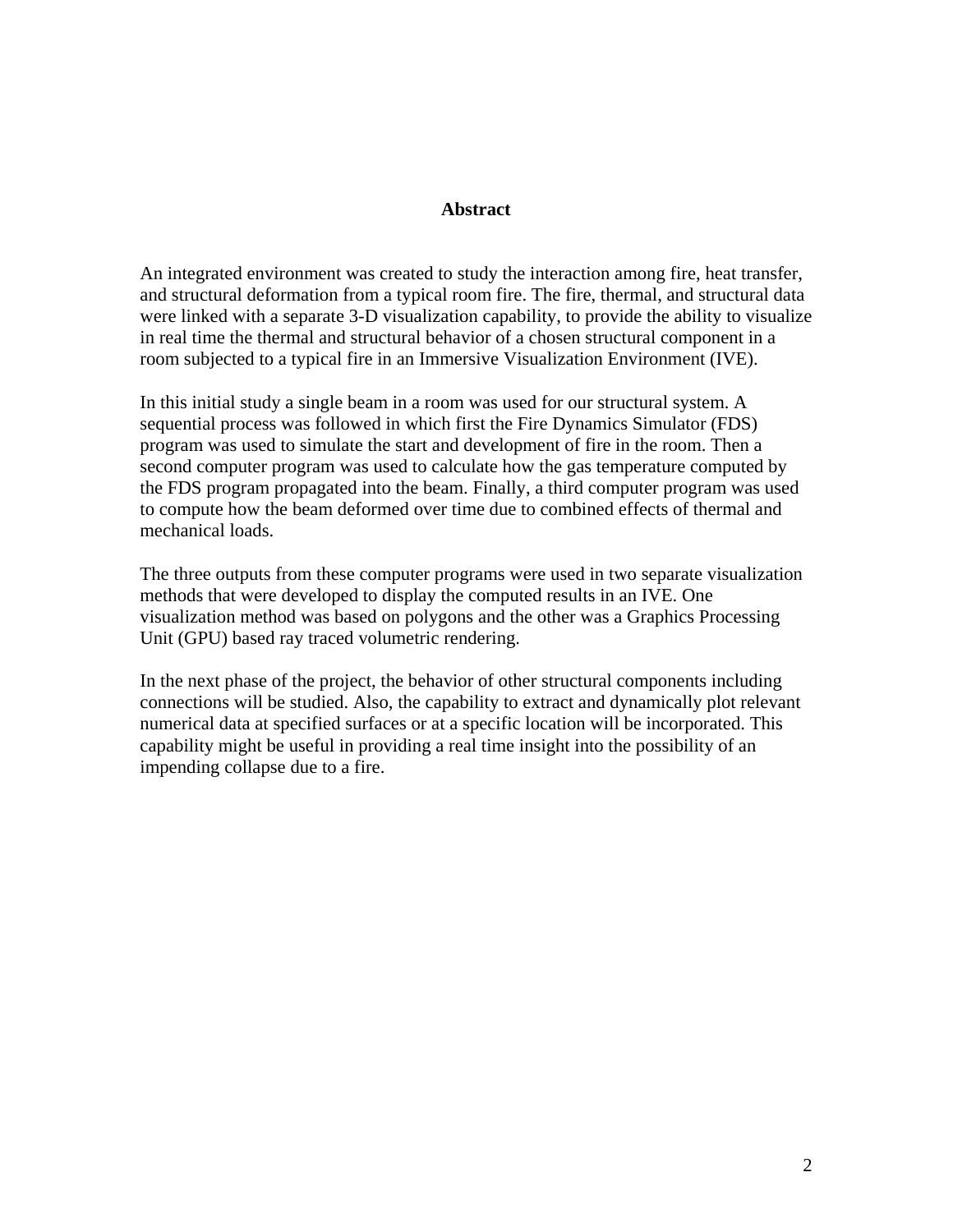#### **Contents**

- 1. Introduction
- 2. Fire Dynamics
- 3. Heat Transfer Modeling
- 4. Structural Modeling
- 5. Data Transfer to the Visualization Facility
- 6. Immersive Visualization 6.1 Introduction 6.2 Polygon Based Visualization of Fire 6.3 GPU Based Ray Traced Volumetric Visualization of Fire
- 7. Discussion and Future Work
- 8. Acknowledgements
- 9. Disclaimer
- 10. Bibliography
- 11. List of Figures
- A. Appendix A.1 FDS Input File for Test Case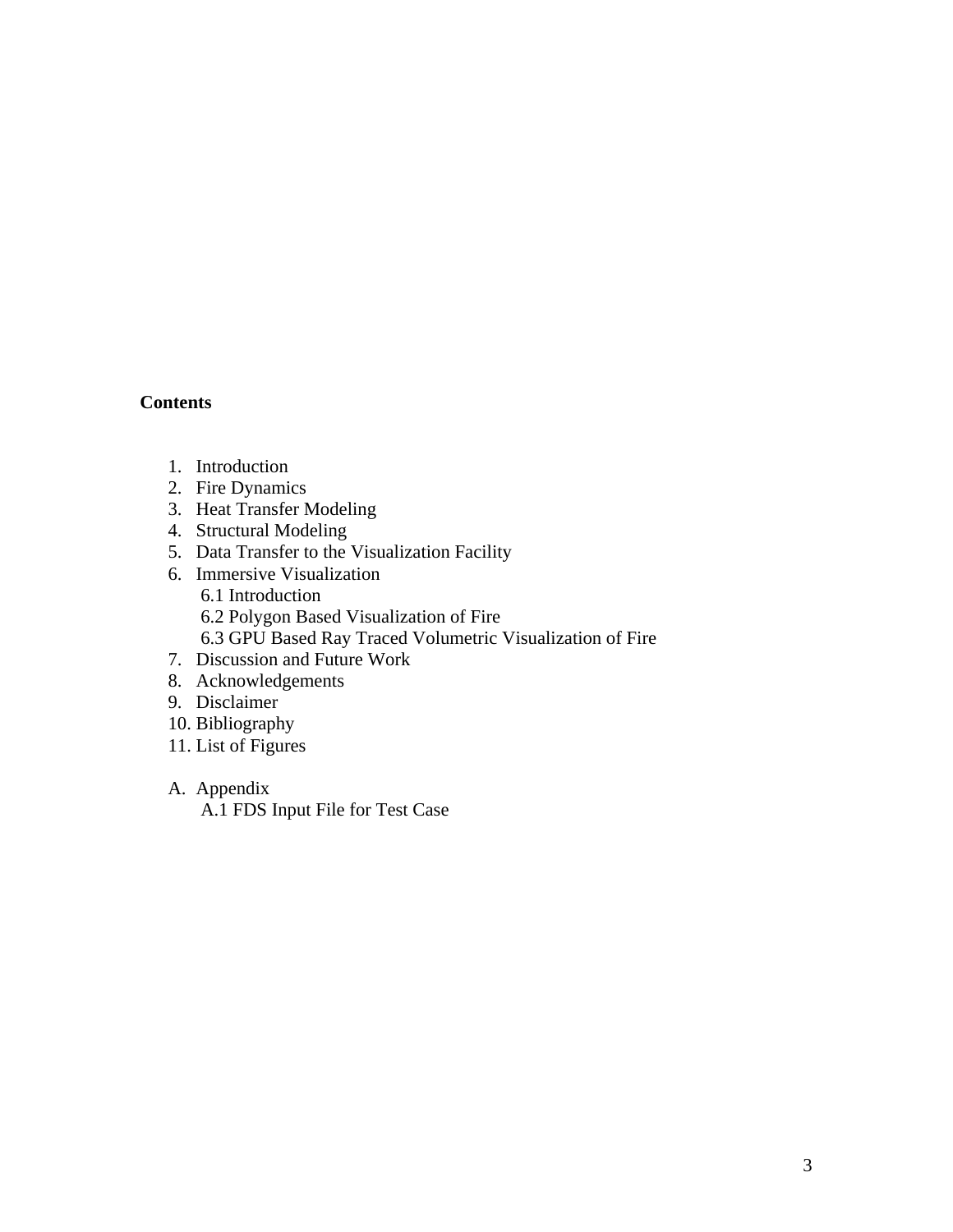#### **1. Introduction**

Analysis of structural systems under fire conditions involves the prediction of performance of the entire structural system at, or near, its limit state of collapse, since an uncontrolled fire is considered an extreme (though not improbable) event. Development of accurate models to predict complex structural system behavior resulting from the effects of thermal expansion and diminished mechanical properties at elevated temperatures requires the availability of robust computational models, validated against large-scale tests under real fire exposures.

Spatially and temporally varying numerical quantities such as temperature or stress within the continuum (volume within a compartment or structural element) can be described by color. Analysis results, e.g. gas temperatures, can be presented in terms of a color spectrum whereby each color represents a temperature range.

In order to numerically model the behavior of structures under fire, three separate and independent analyses are typically conducted to predict 1) gas temperatures in a compartment fire, 2) heating of structural elements exposed to hot gases from fire, and 3) structural responses due to both thermal and mechanical loads. Each of these analyses generates a vast amount of data at varying time and space intervals within the computational domain. There is a need to find out a way to integrate the data display in a visual context.

One such approach is to create an integrated environment to study the interaction among fire, heat transfer, and structural deformation resulting from a typical room fire. In order to achieve this goal, the analysis data sets need to be integrated with a visualization tool that can display vividly these results. The visualization tool should provide the ability to display the results in an immersive visualization environment (IVE).

The goal of this present study is to link the fire, thermal, and structural data with a separate 3-D visualization capability, which provides the ability to visualize the thermal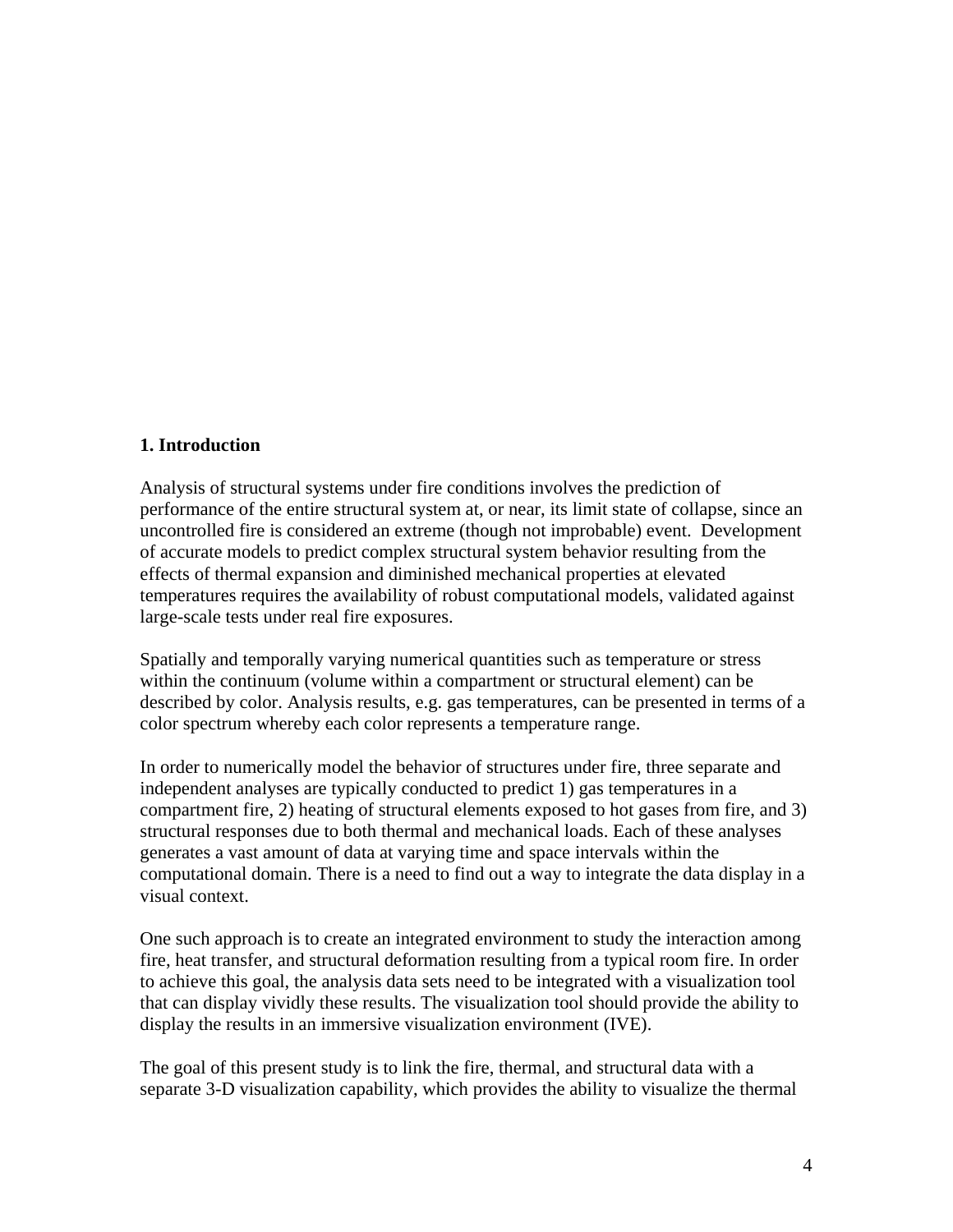and structural behavior of a chosen structural component in a room subjected to a typical fire in an IVE. This capability provides a high-quality visualization of the massive data generated from the simulation in a structured manner.

In this initial study, a single beam in a room is used as the structural system. Then a sequential process was followed in which first the Fire Dynamics Simulator (FDS) [1] program is used to simulate the start and propagation of fire in the room. Then a second computer program is used to calculate how the gas temperature computed by FDS heats the beam due to the thermal conduction. Finally, a third computer program is used to compute how the beam deforms over time due to the combined effects of thermal and mechanical loads. Two commercial finite element software packages (ABAQUS and ANSYS) are used to perform both the thermal and structural analyses. In this article, only the results from ABAQUS simulations are discussed as a test case [2].

# **2. Motivation**

NIST's recommendation 9 as part of its investigation into the collapse of World Trade Center Towers [3] states that "NIST recommends the development of: (1) performancebased standards and code provisions, as an alternative to current prescriptive design methods, to enable the design and retrofit of structures to resist real building fire conditions, including their ability to achieve the performance objective of burnout without structural or local floor collapse and (2) the tools, guidelines, and test methods necessary to evaluate the fire performance of the structure as a whole system".

Recommendation 9 further states that "….This performance-based capability should include, but not be limited to publicly available computational software to predict the effects of fires in tall buildings— developed, validated, and maintained through a national effort—for use in the design of fire protection systems and the analysis of building response to fires."

Standards development organizations such as American Institute of Steel Construction have already begun developing performance-based provisions to consider the effects of fire in structural design. This preliminary study is an effort toward the development of a performance based system to evaluate the fire performance of the structure using fire as a design load. The building layout (compartmentation, geometry), windows (ventilation), materials of construction, passive and active fire protection systems, and amount and location of combustibles are included in the new approach.

The use of this approach requires a fire model that can predict the development and propagation of building fires, influenced by the building characteristics noted above, using the application of fire science. This approach enables sensitivity studies to be conducted to establish the most important factors affecting the fire performance of the entire structure, to understand the behavior of different types of structural systems exposed to the same fire, and to evaluate the effectiveness of alternate rehabilitation, design, and fire protection strategies.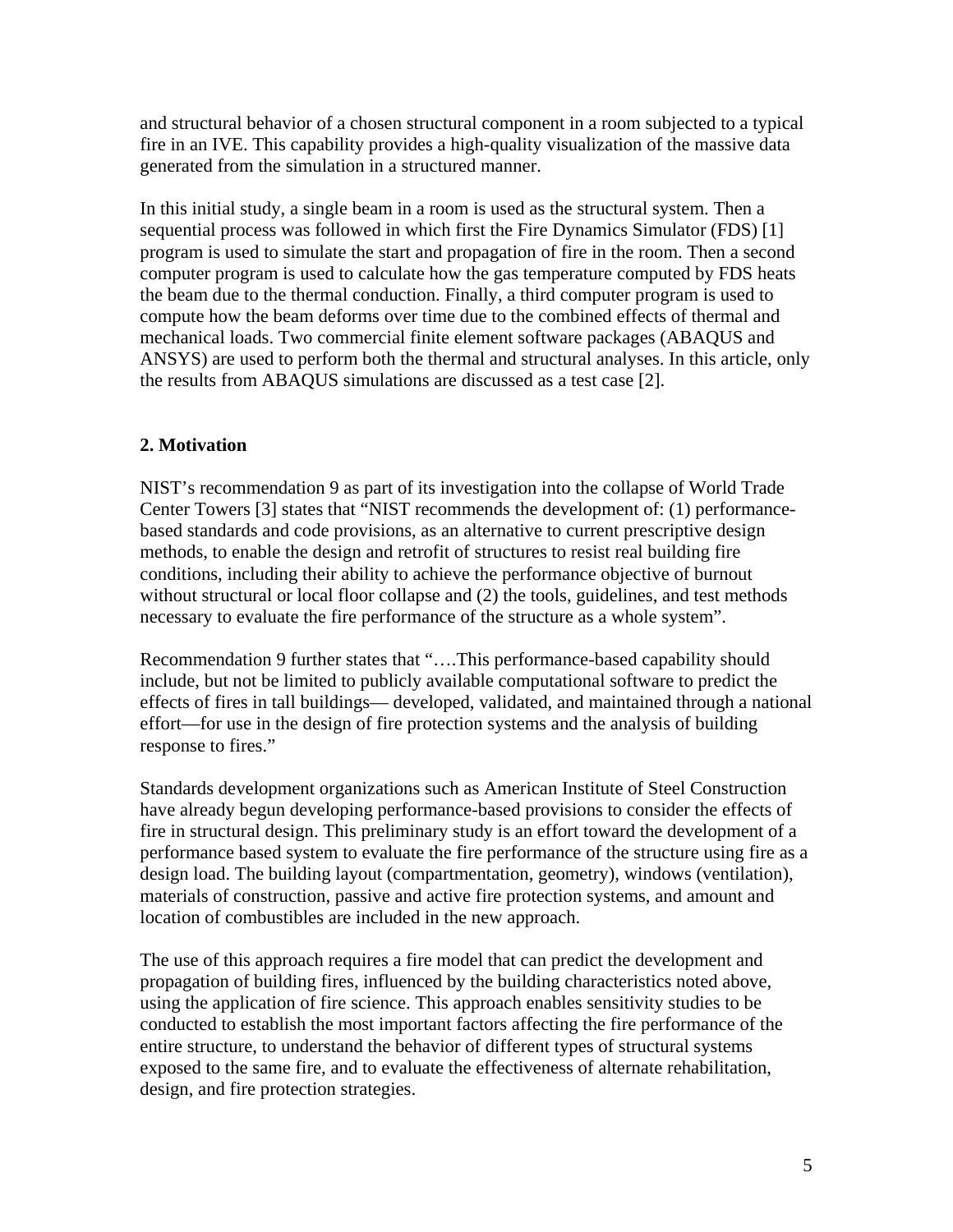In case of fire in a building, the important aspects are fire propagation and interaction between the fire and the building structure. Realistic models describing fire initiation and growth are needed for such simulations.

# **3. Fire Dynamics**

For the fire simulations in this study, the large-eddy simulation code Fire Dynamics Simulator (FDS) is used. FDS provides time resolved temperature,  $CO$ ,  $CO<sub>2</sub>$ , and soot distribution in the compartment. It has an accompanying visualization tool, *Smokeview*  [4].

The FDS model for a typical room was built as shown in Figure 1. The room has 3 windows and an opening. The room is 16 m in length, 8 m in width, and 4 m in height. The walls of the room are made of typical gypsum board. The thermophysical properties of the gypsum were assumed to be independent of temperature.

By default, FDS assumes that the exterior boundary of the computational domain is a solid wall. An open vent was assumed at one end of the room to denote a passive opening to the outside. The fire was applied uniformly over the rectangular floor area of 14 m by 8 m using a ramped heat release rate function. This function was chosen such that fire developed fully after 1 s and began to decay after 529.5 s and was finally exhausted after 1059 s. The heat release rate per unit area was assumed to be  $1260 \text{ kW/m}^2$ . A typical FDS input file is shown in Appendix A.

For the test case, a beam is positioned above the ceiling in the middle of the room along the width of the room as shown in the schematic in Figure 2. The beam is not part of the FDS simulation. For the fire/heat transfer interface, the specification of the bounding gas temperatures at all solid surfaces is required. Spatially and temporally varying timetemperature data need to be transferred from the fire model to the heat transfer model. The adiabatic surface temperature concept in FDS allows for the output of the fire model to serve as a boundary condition for the thermal model. The Adiabatic Surface Temperature (AST) was used to capture the time dependent temperature underneath the beam's bottom flange location as shown by the points in Figure 1.

The temperature of a perfect insulator exposed to the same heating condition as the real surface is referred to as the adiabatic surface temperature (AST) and by definition, the total net heat flux to this ideal surface is zero. ASTs are the temperatures that plate thermometers would measure if placed in the vicinity of surfaces of interest. The time history of the AST can be output at chosen nodes defined by spatial coordinates and orientation. Since the spatial resolution of fire models is typically much coarser that that of the heat transfer model, the AST concept is a useful approach to transfer the gas temperature data to the heat transfer model. Using an appropriate parameter in the FDS input file, these AST quantities were output at regular intervals at specified points (at 0.8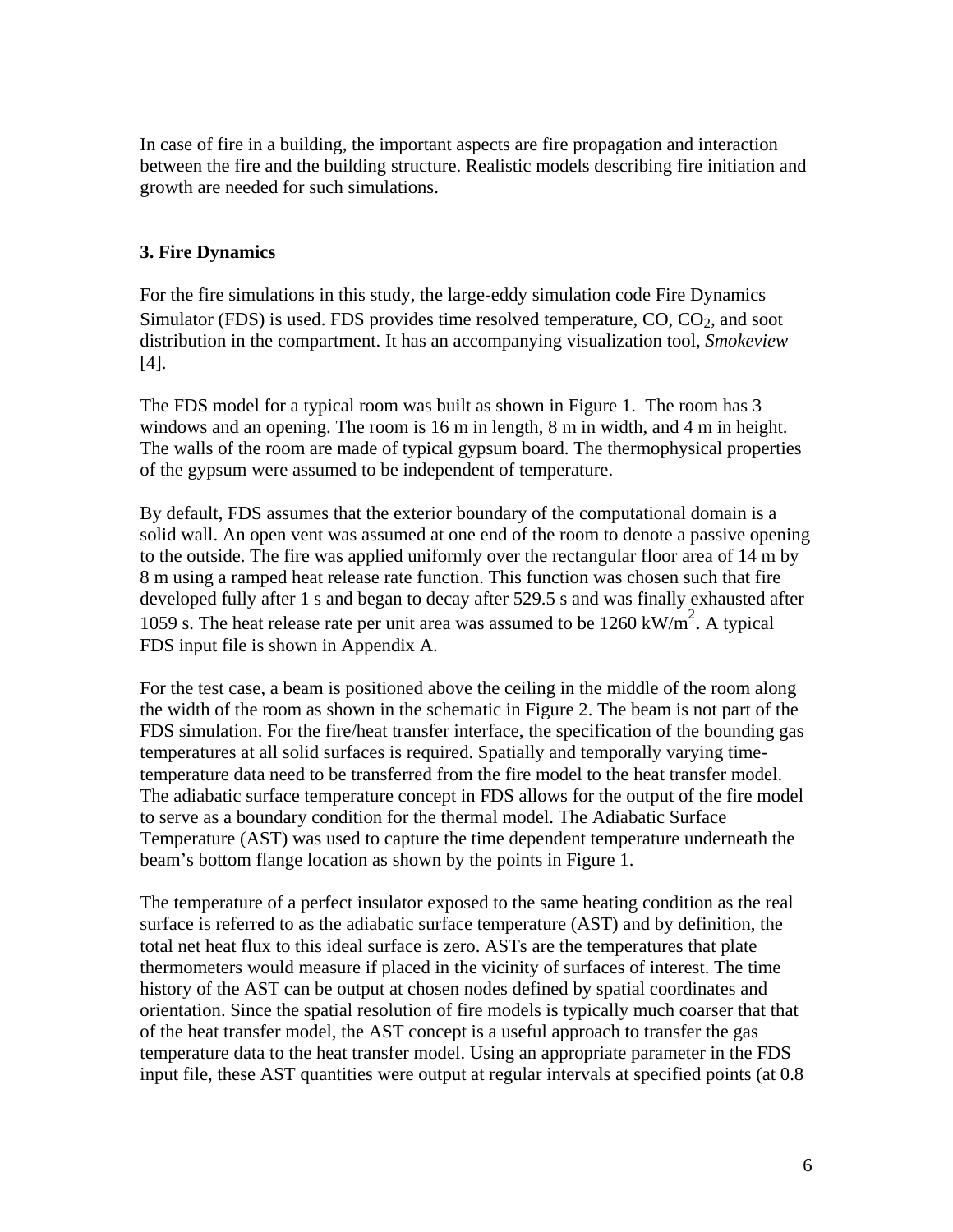m increment along the width of the room) for use as a boundary condition to the heat transfer model. Refer to the FDS user manual for further detail [1].

# **4. Heat Transfer Modeling**:

It is assumed that the elevated temperature generated in the beam due to fire effects has a strong influence on the mechanical behavior of the beam and that the mechanical behavior of the beam influences the thermal response weakly. Hence, a sequential thermal stress analysis is performed. In this study, the commercial finite element software, ABAQUS, was used for both the heat transfer and subsequent structural analyses. The thermal analysis model was run first and the results formed the input for the structural analysis model. The thermal analysis data (nodal temperatures) were output at specified time intervals for later use as input to the structural analysis model.

The heat transfer was modeled as a simple heat conduction problem as a test case. A W24X76 steel beam was chosen. The beam was assumed to have a half inch of fireproofing uniformly applied on it. Both solid brick elements and shell elements were used in separate analyses.

For the shell model, the beam was comprised of upper and lower flanges and the web as separate regions. Conventional shell with composite lay-up utility in ABAQUS was used. A 3-layer model consisting of the lower insulation layer, steel layer, and the upper insulation layer in sequence was used in the shell model definition. Section integration was used during analysis. A standard 4-node quadrilateral, heat transfer shell element (DS4) with linear geometric order was used to discretize the computational domain.

The heat transfer finite elements used here are intended to model heat transfer in shelltype structures. They provide the values of temperature at a number of points through the thickness at each shell node. The temperature output can be transferred directly to the equivalent stress analysis shell elements for sequentially coupled thermal-stress analysis. The temperature variation is assumed to be piecewise quadratic through the thickness.

In order to use the temperature results data that are generated during ABAQUS/Standard thermal analysis directly as input to a subsequent thermal-stress analysis, the mesh and the specification of the number of temperature points in the shell sections must be identical in both the heat transfer and the stress analysis models. Additionally, multilayered heat transfer shell elements should have the same number of integration points in each layer.

In the 3-D model, the steel and the fireproofing materials were modeled as separate domains. Temperature independent thermal properties were assumed for both of these materials. An 8-node heat transfer brick element (DC3D8) with linear geometric order was used. The beam was initially assumed to be at ambient temperature. The time dependent temperature data (AST) computed by the FDS model was applied at specific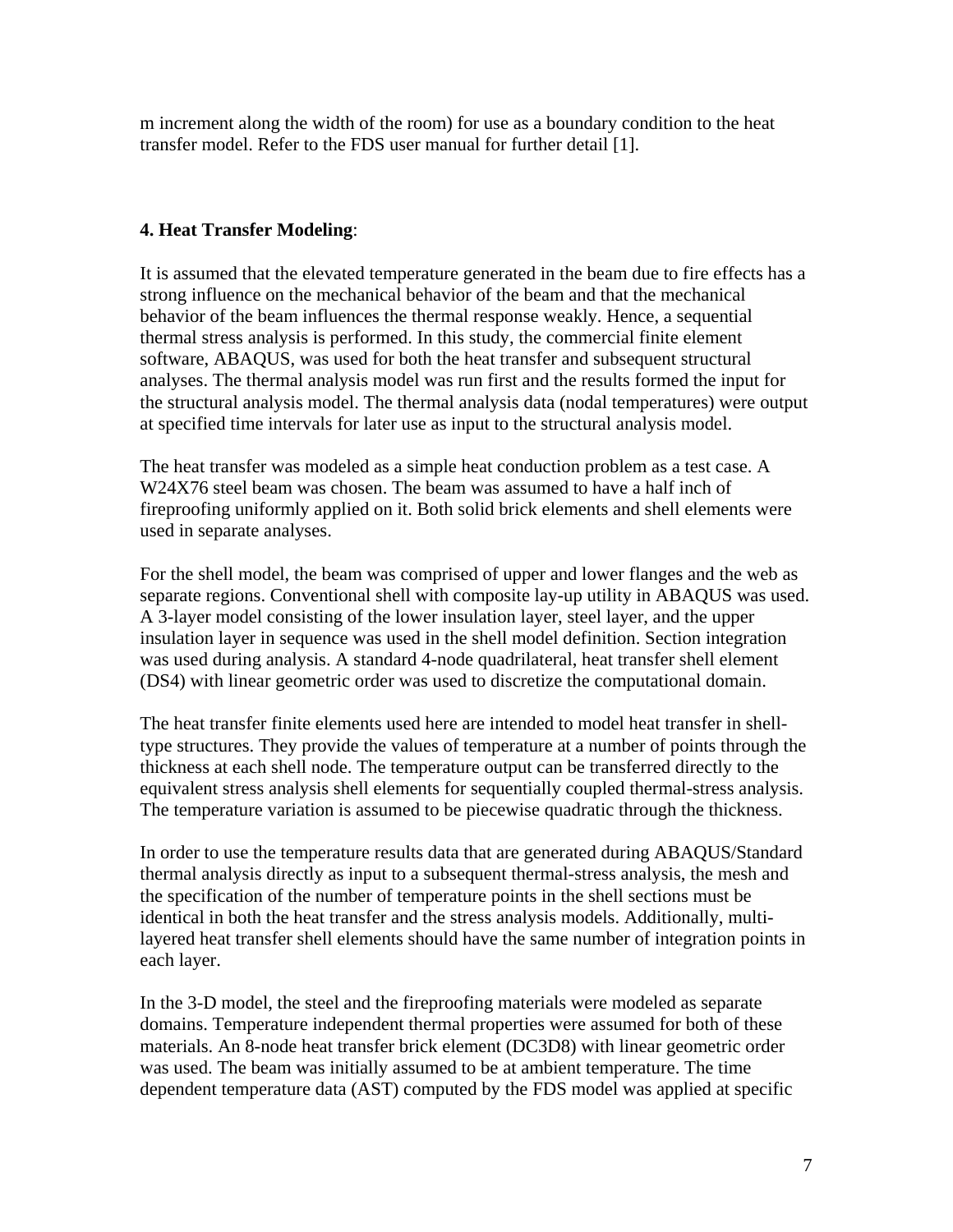locations in the bottom flange as boundary conditions. A snapshot of the temperature data at 1666 seconds into the thermal computation is shown in Figure 3. The heat transfer calculation was continued for 5000 seconds. The nodal temperature data were stored at a user-chosen time interval throughout the simulation. These data are used during thermal stress calculations later on as discussed in the following section.

In this study, results obtained using 3-D solid elements are shown as a test case. It may be mentioned here that a properly refined finite element mesh comprising of shell elements can produce solutions comparable to those generated by a similarly refined mesh of 3D solid elements [5].

#### **5. Structural Modeling**:

The structural modeling comprises static analysis over two separate analysis steps using ABAQUS/Standard module. In the first step, a gravity load is applied. The finite element model developed for thermal analysis is copied to make a structural analysis model and the thermal elements are changed to structural elements. The new model has all the necessary thermophysical and mechanical properties specified during the heat transfer analysis. The restart capability in ABAQUS is used during structural analysis.

In the second step, the finite element model developed in the first step is copied into a new model. The mechanical load and boundary conditions applied in the first step are readily available in this new model. In this step, the thermal load is applied as computed by the heat transfer program described in section 4. This is done by reading the corresponding ABAQUS output database (results file) from the heat transfer analysis. Then a restart analysis is performed in step 2. ABAQUS allows for automatic interpolation of data between the thermal analysis mesh and the structural analysis mesh over the same geometry.

In the first step, a uniform pressure load of 4.2 kPa (kilopascal) (equal to the sum of dead and live loads) was applied on the top flange of the beam. A standard, linear 8-node hexahedral element (C3D8I) was used. At either end of the beam in the mid point of the web, fixed boundary conditions were used (both displacement and rotations are zero for all directions). A general static analysis was first performed over 10 s. ABAQUS/Implicit direct solver employing Full Newton solution technique was used. The time step was allowed to vary based on the rate of solution convergence.

In the second step, the thermal load computed in the heat transfer analysis (as discussed in section 4 above) was applied over the entire domain in the new model. The thermal data from the heat transfer analysis was read over the entire domain for the entire time period in thermal analysis. The nonlinear geometry option was turned on for this structural analysis. The structural analysis was used for the entire duration of the fire. A typical contour of the deformation in the y-direction with a scaling (magnification) factor of 10 is shown in Figure 4. Here, the color blue represents maximum vertical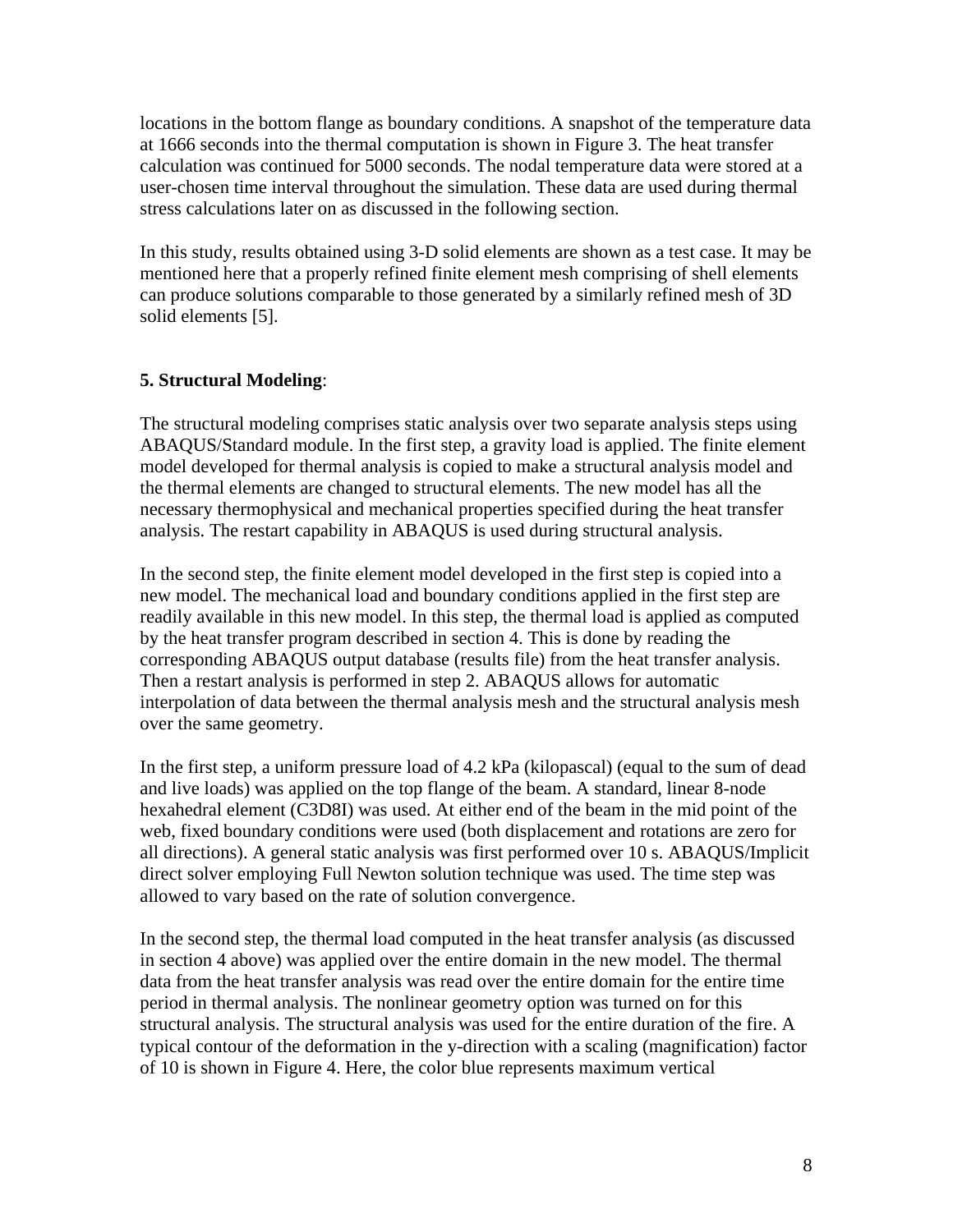displacement and the color red represents minimum vertical displacement. The maximum vertical displacement was obtained in the middle region as expected.

The simulation results were checked to ensure that there was no instability. In particular, no negative eigenvalue was obtained in the simulation. Negative eigenvalues indicate that the load to cause the structure to buckle is of the opposite sign to the applied load.

# **6. Data Transfer to the Visualization Facility**:

ABAQUS output database (Job-name.odb) is basically a neutral file used to store analysis results. The visualization module of ABAQUS uses this output database for postprocessing results. ABAQUS "odbreport" utility creates organized reports of output database information in text, HTML, or CSV format. A script was written using this "odbreport" command to output temperature data for each output step in ASCII format. The thermal analysis output database file was used for this purpose. Another script was written to output the finite element mesh information including nodal coordinates and element connectivities.

For the structural analysis, a script was written to output nodal displacement data, stress tensor data, and the stress invariant data in ASCII format. The visualization data output are quite large especially because they are written in ASCII format. In the future, binary file containing suitable format would be provided.

# **7. Immersive Visualizations**

# **7.1 Introduction**

Immersive visualization simulates a true 3D environment. This means it can function as a virtual laboratory where measurement and analysis can be used to study the impact of fire on structures [6][7][8].

*Smokeview* is an OpenGL desktop visualization program that is currently used to visualize the results of an FDS simulation. It does not have the capability to display data in an IVE. The visualization methods developed for this project do have this capability. They can be displayed on a Linux desktop. Two approaches to the visualization of fire are described below: polygonal and volumetric.

Immersive visualization requires rendering with graphics hardware to achieve the 30 to 60 frame per second update rate necessary to provide the illusion that the user is truly immersed in the data. Graphics hardware are optimized for rendering of solid objects with polygonal models. The surfaces of the objects are represented by polygonal facets, and current graphics hardware can render millions of such polygons per second. Since the fire simulation is not a simple solid object, more creative methods are necessary. Two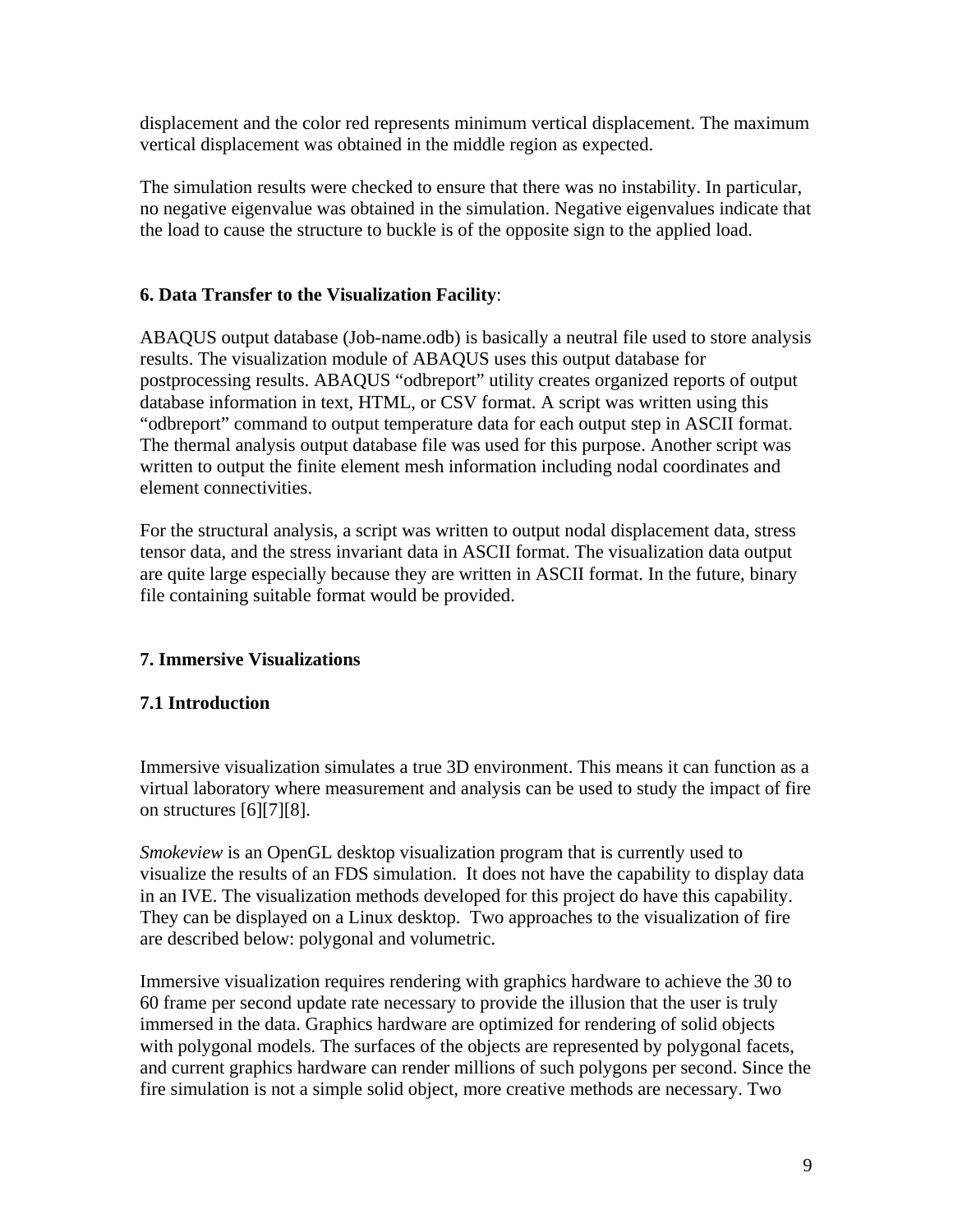approaches were used. The first represents values in the simulation region as a collection of polygons, much as tracers in a 3-D flow. The second uses the computational power of the graphics processors to perform a volumetric 3D rendering within a shell geometry around the simulated volume. Both of these approaches are described below.

#### **7.2 Polygon Based Visualization of Fire**

After a FDS analysis, geometry and mesh data (3 dimensional array of points) along with the heat release rate data (as output from FDS analysis) were used for polygon based visualization of fire. Fire was represented by the heat release rate per unit volume (HRRPUV) and displayed with values ranging from 0 to 255. The initial goal for visualizing fire in the IVE was realism while emulating Smokeview's value cutoff approach. The cutoff was preserved in its original form; the project will not draw any fire with a lower HRRPUV value than the cutoff. The following polygon based volumetric algorithm was developed. Each cube in the mesh was subdivided according to a level of detail coefficient, and the HRRPUV values of interior points were interpolated linearly. For each of the resultant cubes, a random vertex was selected, and a tetrahedron was drawn between that point and the three adjacent points. The color and transparency of these tetrahedra were related to the HRRPUV value of the points. The visualization can be seen in Figure 5. A flow chart for the visualization is shown in Figure 6. It describes an algorithm used to create individual polygons in the fire. The algorithm uses inputs for the level of detail, density, and intensity to control if polygons are generated, where they are generated, and how they are colored. Several additional randomizations and features were added to the fire algorithm. First, the subdivision of any one cell was linearly randomized between subdivisions and the given level of detail, to give a more realistic effect. A density coefficient was also added to determine the chance a tetrahedron is drawn for a given cell. Finally, there is a cutoff for a minimum transparency for a tetrahedron, below which no polygons are drawn, to improve performance. The result was viewable in real time in the IVE.

The beam was visualized in two different ways. In one method, each frame of the beam was created individually, with data values for deformation, stress or temperature mapped to a color gradient. The ABAQUS files were used to find a boundary for the beam including displacement vectors, and only the shell was drawn. The disadvantage of this method is that the user cannot scale the offset, and sometimes the offset is very difficult to see. The solution is to allow dynamic scaling of the beam. This was accomplished using separate, rectangular prism elements translated and rotated to fit a specific element in ABAQUS's 3-D finite element model. The deflection values can be scaled by a user application, and rotation values can also be scaled at the same time to provide a smooth surface to the user. See Figure 7.

In addition to the beam visualization, a flow visualization was created. The user selects a point and the program numerically integrates the fluid flow velocities for a certain distance, and displays the generated curve. This limits the information being displayed to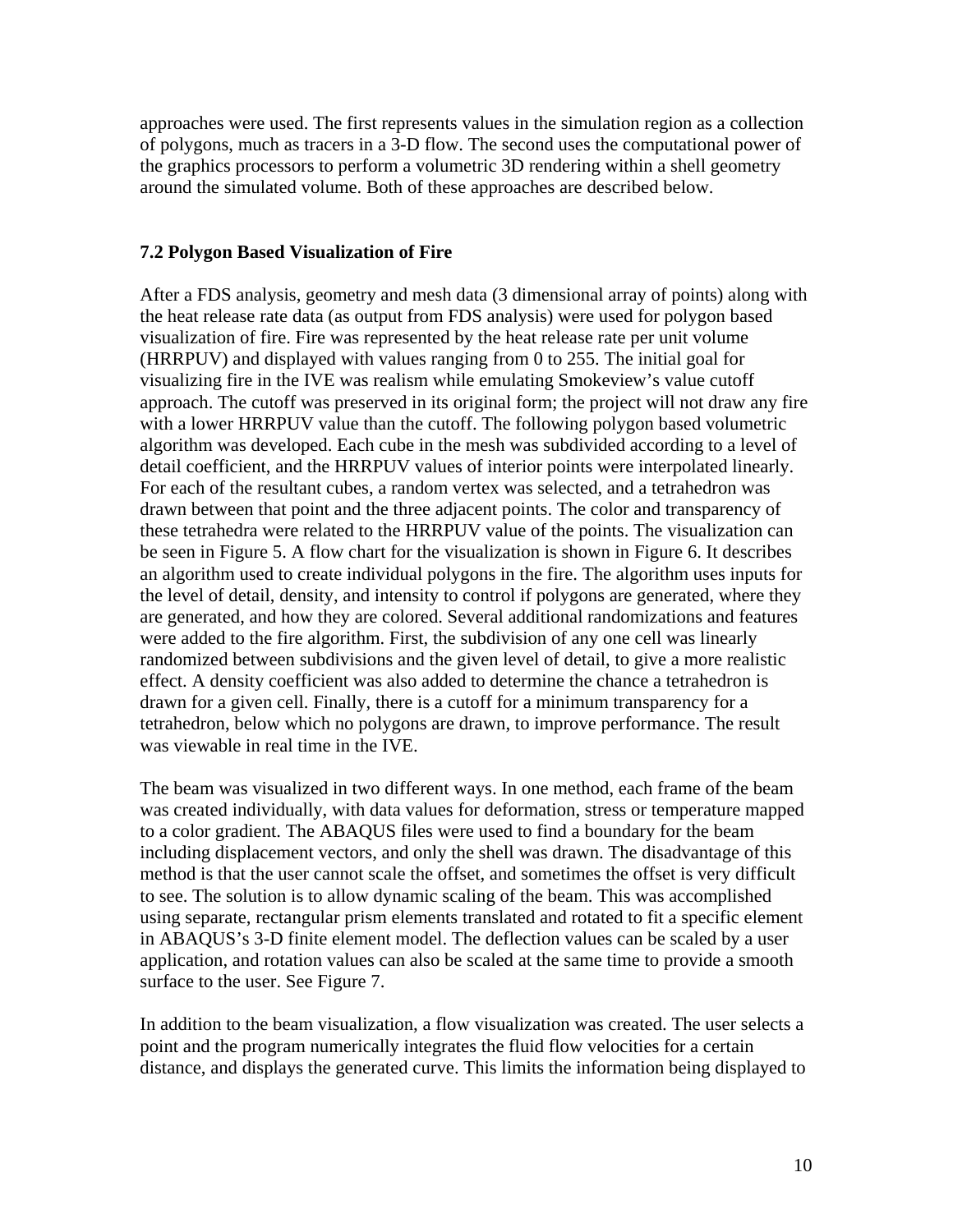what the user is interested in, rather than displaying every single flow vector (see Figure 8).

#### **7.3 GPU Based Ray Traced Volumetric Visualization of Fire**

The second method to visualize the fire uses a graphics processing unit (GPU), but rather than using it for traditional polygon rendering, its parallel processing ability was used to trace rays through the volumetric data, computing the accumulated color and opacity of each ray using an emission/absorption model of light propagation through the simulated volume. According to this model, each point in the volume may emit light and also absorb light passing through it.

Like the polygon based visualization, this visualization method starts with the HRRPUV data from the FDS simulation for every computational step. These data are provided in a regular hexahedral 3D grid, and stored directly on the GPU in that form. In addition, the visualization uses a *transfer function*, mapping each HRRPUV value to a specific color and opacity per unit volume. In the emission/absorption model, the total opacity,  $\alpha_r(t)$ , was computed by integrating along the ray, where *s* is the distance along the ray from the beginning at *s=0* to *s=t*:

$$
\alpha_r(t) = 1 - e^{-\int_0^t \kappa(\vec{r}(s))ds} \tag{1}
$$

In this equation,  $r(s)$  is the 3D ray position along the ray, and  $\kappa$  is the absorption coefficient at each point in space. The color,  $C_r(t)$ , was computed by integrating the emitted light from  $u=0$  to  $u=t$  along the ray, accounting for the absorption through the volume to each point where the light was emitted:

$$
C_r(t) = \int_0^t C(\vec{r}(s)) e^{-\int_0^s \kappa(\vec{r}(u))du} ds
$$
 (2)

For rendering, each of these integrals was evaluated numerically using a simple Euler integration, summing in uniform steps along the ray represented by the red arrows as shown in the left side of Figure 9. The transfer function was pre-processed by the method of Engel et al. [9] into a preintegrated 2D transfer table. For a unit integration step through the volume, the table provides a fast answer to the total color and opacity accumulated given the HRRPUV values at the start and end of the step. A sample of such a table can be seen in the lower square in Figure 9. The resulting image can be seen in the right side of Figure 9.

To allow non-unit steps through the volume, and accurate rendering of volume/object interactions, which can result in a partial step in the integration, a new approach was needed to scale the opacity and color from the preintegration table to a differing optical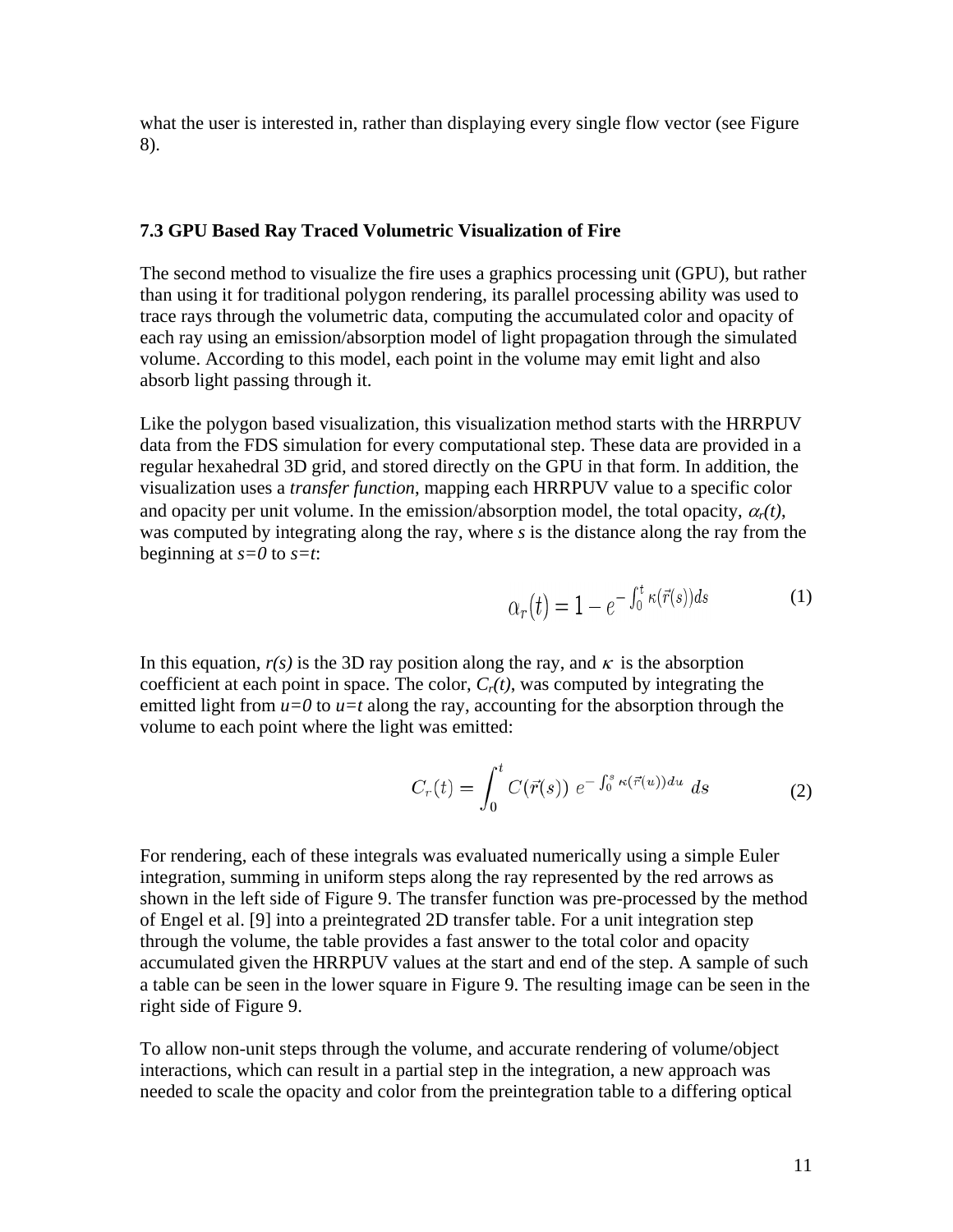depth. Even with the same start and end values, if the ray travels farther, the absorption will be greater, and if it travels a shorter distance, the absorption will be less. If the volume emission and absorption are assumed to be piecewise constant over the step, a unit-step absorption of  $\alpha$  will become  $\alpha_f$  over a step of  $f(f = \Delta(t))$ :

$$
\alpha_f = 1 - (1 - \alpha)^f \tag{3}
$$

Similarly, if the emitted color within that unit step, modulated by the local absorption is *C*, the emitted color modulated by absorption for a step of *f* will be *Cf*:

$$
C_f = C \frac{\alpha_f}{\alpha} \tag{4}
$$

The limit of Equation (4) as  $\alpha$  approaches 0, indicating no absorption during the step, is

$$
C_f = C f \tag{5}
$$

Note that Engel et al. [9] present Equation (5) as the total partial-step scaling equation. While this is accurate for mostly transparent media, if there is any significant absorption, it does not give the correct result. This is particularly noticeable in fire visualization, as the fire burning on a wall or furniture produces exactly the situation where the approximation in (5) is least correct. This results in stair-step artifacts along the interface between the fire visualization and the solid wall or object. Using Equation (4) for the partial step integration in these circumstances resolves the problem and produces smooth and accurate visual results (see Figure 9).

These equations describe the integration along a single ray. To accelerate the rendering, parallel processors within the graphics processing unit were used to perform this ray integration for many rays simultaneously (see Figure 10). First any solid objects were rendered. These are used in the final display, but also allowed collection of a per-pixel maximum depth for each pixel to use in the ray integration. Second, the bounding box of the simulation volume was rendered. For each visible pixel of this box, the ray was integrated through that pixel until it reached the back of the box or one of the previously rendered solid objects. To allow the viewer to enter the volume, or slice away parts of it for better visibility, additional polygons were rendered where these clipping planes intersected the simulation bounding volume. Pixels on these polygons also use the ray integration to compute the final color.

This results in a high-quality interactive visualization for interactive exploration, either on the desktop or in the IVR. See Figure 11.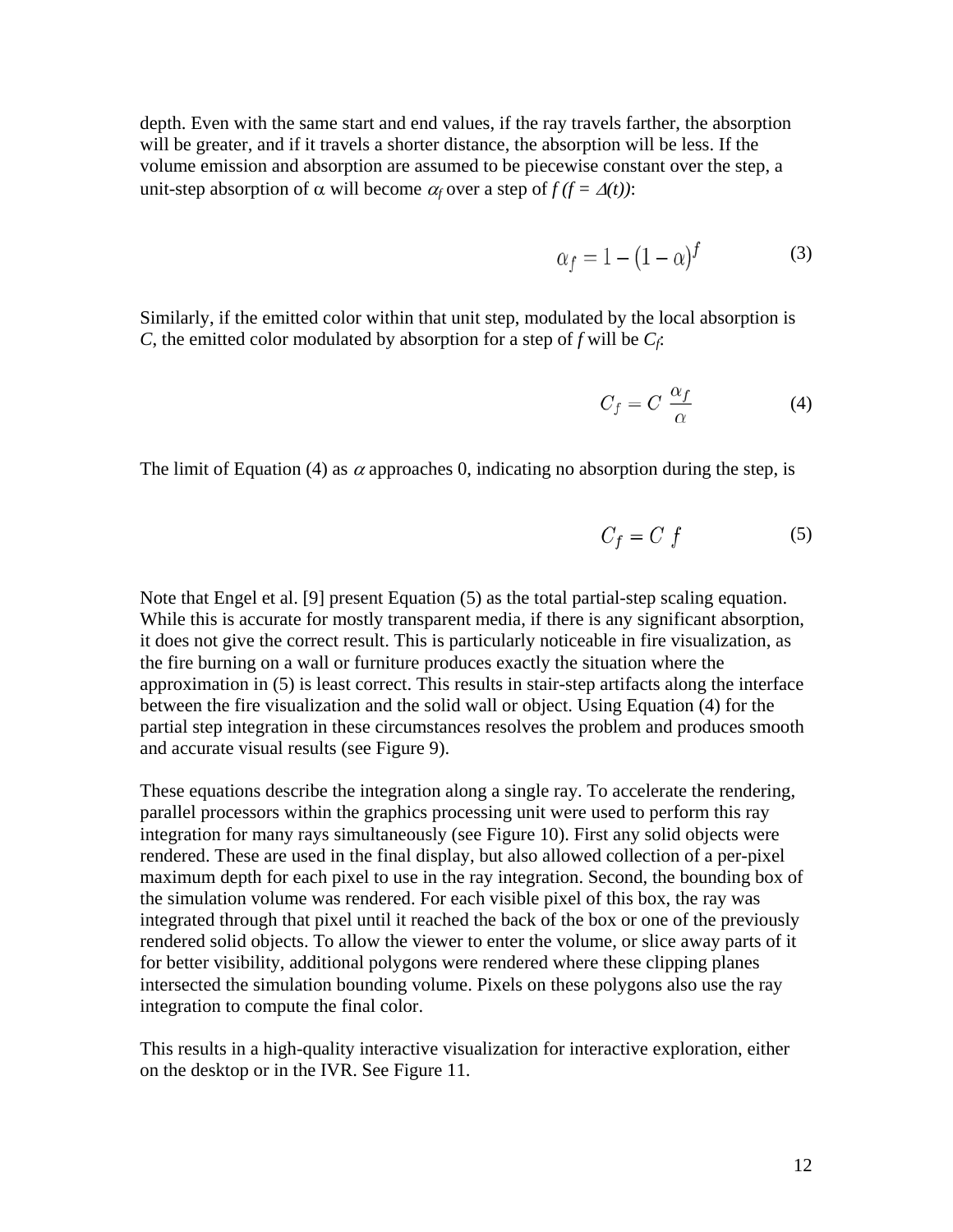#### **8. Discussion and Future Work**

In this initial study, three simulators were successfully linked: fire, thermal analysis of structures, and deformation of structures due to fire. The outputs from these three simulators were used in two visualization methods that were developed to display the results in an IVE. These plots can also be displayed in a desktop environment.

In the future, more complex simulations involving several structural members and connections will be performed. Typical office furniture along with different wall materials and thicknesses and ventilation would be used to conduct fire simulation. Furthermore, the visualizations in IVE would be enhanced with interactive measurement and analysis techniques and realistic depiction of charring of furniture due to fire. Some of the improvements planned are:

- 1. Geometric changes during visualization (ventilation, deformation)
- 2. Definition of cutting planes (orthogonal/arbitrary) / control volume
- 3. Extraction and proper display of numerical data at a specific location
- 4. Plot of multiple quantities with ability to turn on/off geometric features/outputs (e.g., smoke or SFRM)
- 5. Desktop environment with display of 3-D results and planar/tabular data in separate monitors/windows
- 6. Implementation of realistic visualization of window breakage
- 7. Implementation of smoke generation similar to those available in gaming software

In addition, current visualization capabilities will be enhanced. For example, in the polygon based visualization of fire the display of the beam as shown in Figure 7 will be refined such that no jagged edges develop while choosing a reasonable scaling factor for display.

# **9. Acknowledgments**

Thanks are given to Kevin McGrattan and Glenn Forney for assistance with FDS/*Smokeview*.

#### **10. Disclaimer**

Certain commercial products may be identified in this paper in order to adequately describe the subject matter of this work. Such identification is not intended to imply recommendation or endorsement by the National Institute of Standards and Technology, nor is it intended to imply that the identified products are necessarily the best available for the purpose.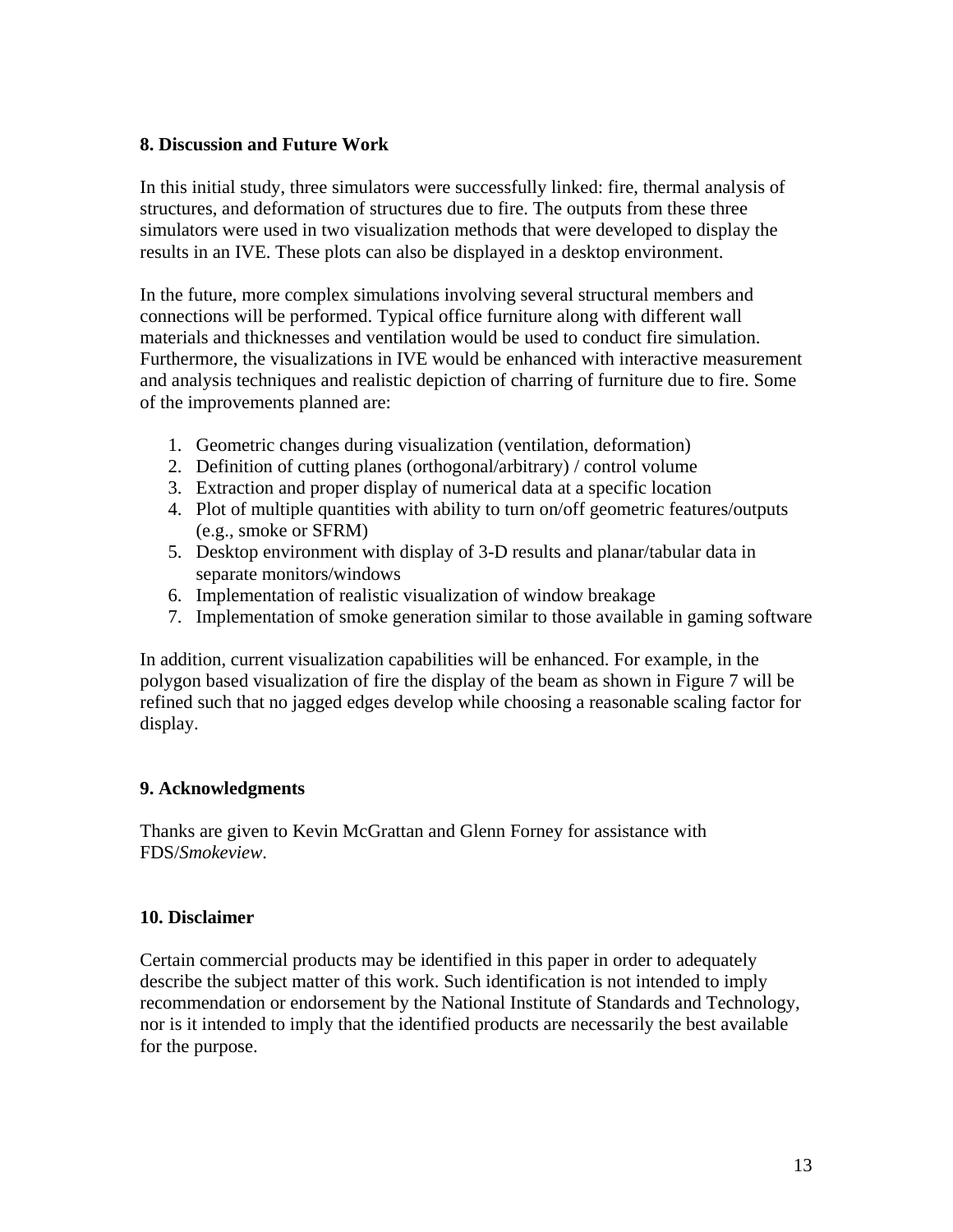# **11. Bibliography**

- 1. McGrattan, K.B. (Ed.). 2004. Fire Dynamics Simulator (Version 4), Technical Reference Guide, NIST Special Publication 1018, National Institute of Standards and technology, Gaithersburg, Maryland, July, Retrieved from National Institute of Standards and Technology Building and Fire Research Lab Web site: http://fire.nist.gov/bfrlpubs/ fire07/PDF/f07053.pdf
- 2. Dassault Syestemes. 2008. ABAQUS Version 6.8, User's manual. http://www.simulia.com
- 3. NIST (National Institute of Standards and Technology). 2005. Federal Building and Fire Safety Investigation of the World Trade Center Disaster: Final Report on the Collapse of the World Trade Center Towers. NIST NCSTAR 1. Gaithersburg, MD, September, p. 211.
- 4. Forney, G. P. (2008, July). User's Guide for Smokeview Version 5 A Tool for Visualizing Fire Dynamics Simulation Data (NIST Special Publication No. 1017-1). Retrieved from National Institute of Standards and Technology Building and Fire Research Lab Web site: http://fds-smv.googlecode.com/svn/ trunk/FDS/trunk/Manuals/All\_PDF\_Files/SMV\_5\_User\_Guide.pdf
- 5. Chen, W. and Deng, X. (2000). Performance of Shell Elements in Modeling Spotwelded Joints. Finite Elements in Analysis and Design, 35(1), pp. 41-57.
- 6. Hagedorn, J. G., Terrill, J. E., Peskin, A. P., & Filliben, J. J. (n.d.). Methods for Quantifying and Characterizing Errors in Pixel Based 3D Rendering. Retrieved June 3, 2008, from http://math.nist.gov/mcsd/savg/vis/metrology/visMet1.pdf
- 7. Hagedorn, J. G., Dunkers, J., Satterfield, S., Peskin, A. P., Kelso, J. T., & Terrill, J. E. (2007, September-October). Measurement Tools for the Immersive Visualization Environment: Steps Toward the Virtual Laboratory, NIST Journal of Research, 112 (5), pp.257-270, from http://nvl.nist.gov/pub/nistpubs/jres/112/5/V112.N05.A02.pdf
- 8. Terrill, J. E., Satterfield, S., Hagedorn, J. G., Kelso, J. T., Peskin, A. P., George, W. L., Griffin, T. J., Hung, H. K., and Kriz, R. D. (2005). Science at the Speed of Thought, Ambient Intelligence for Scientific Discovery: Lecture Notes in Artificial Intelligence , 3345, pp. 1-24, from http://math.nist.gov/mcsd/savg/papers/VLab-AIpaper.pdf
- 9. Engel, K., Hadwiger, M., Kniss, J. M., Rezk-Salama, C. and Weiskopf, D. (2006). *Real-Time Volume Graphics*, A K Peters, Wellesey, MA.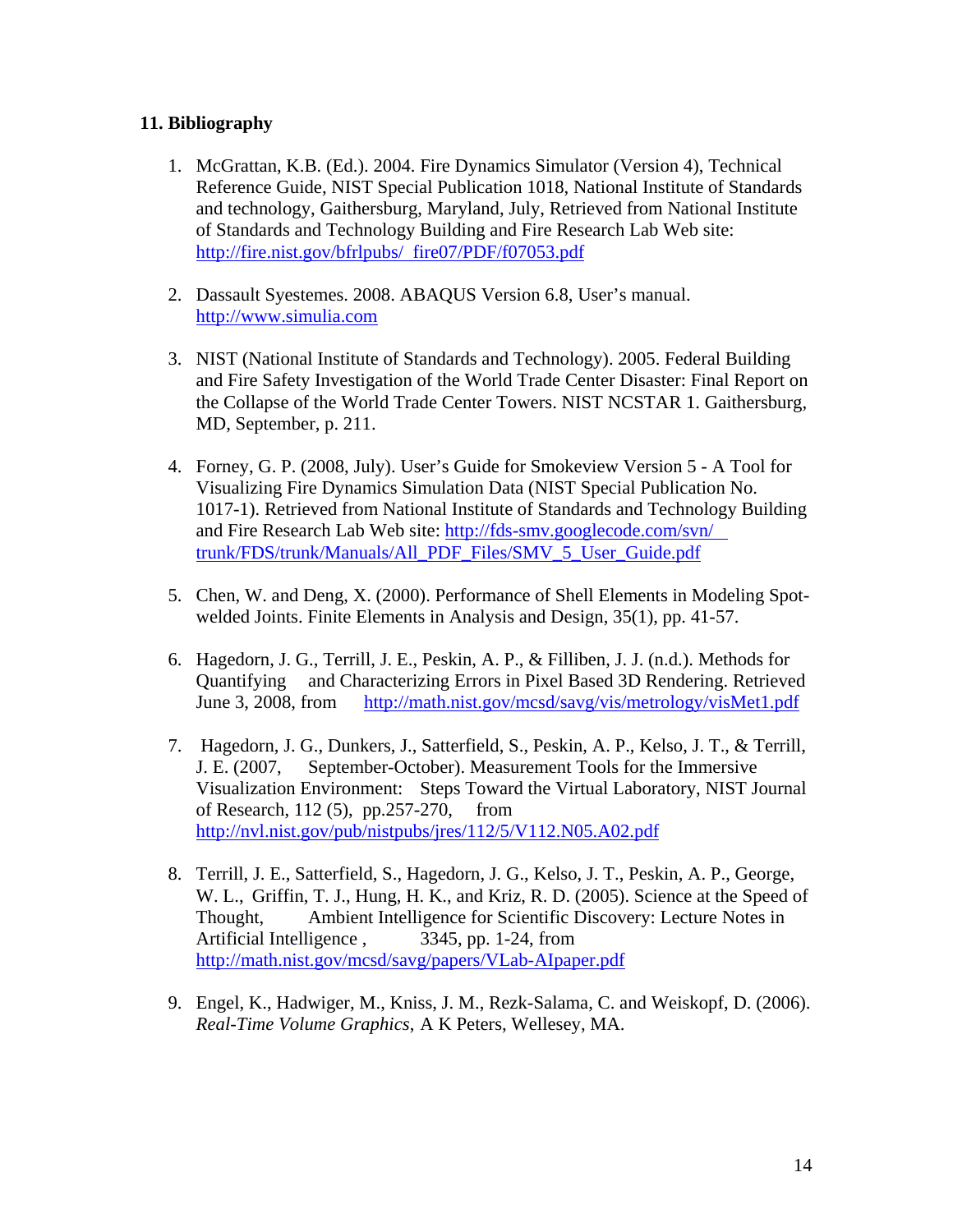

Figure 1: Building structure used as test case. Points across the top represent locations where data is collected for subsequent thermal and structural analyses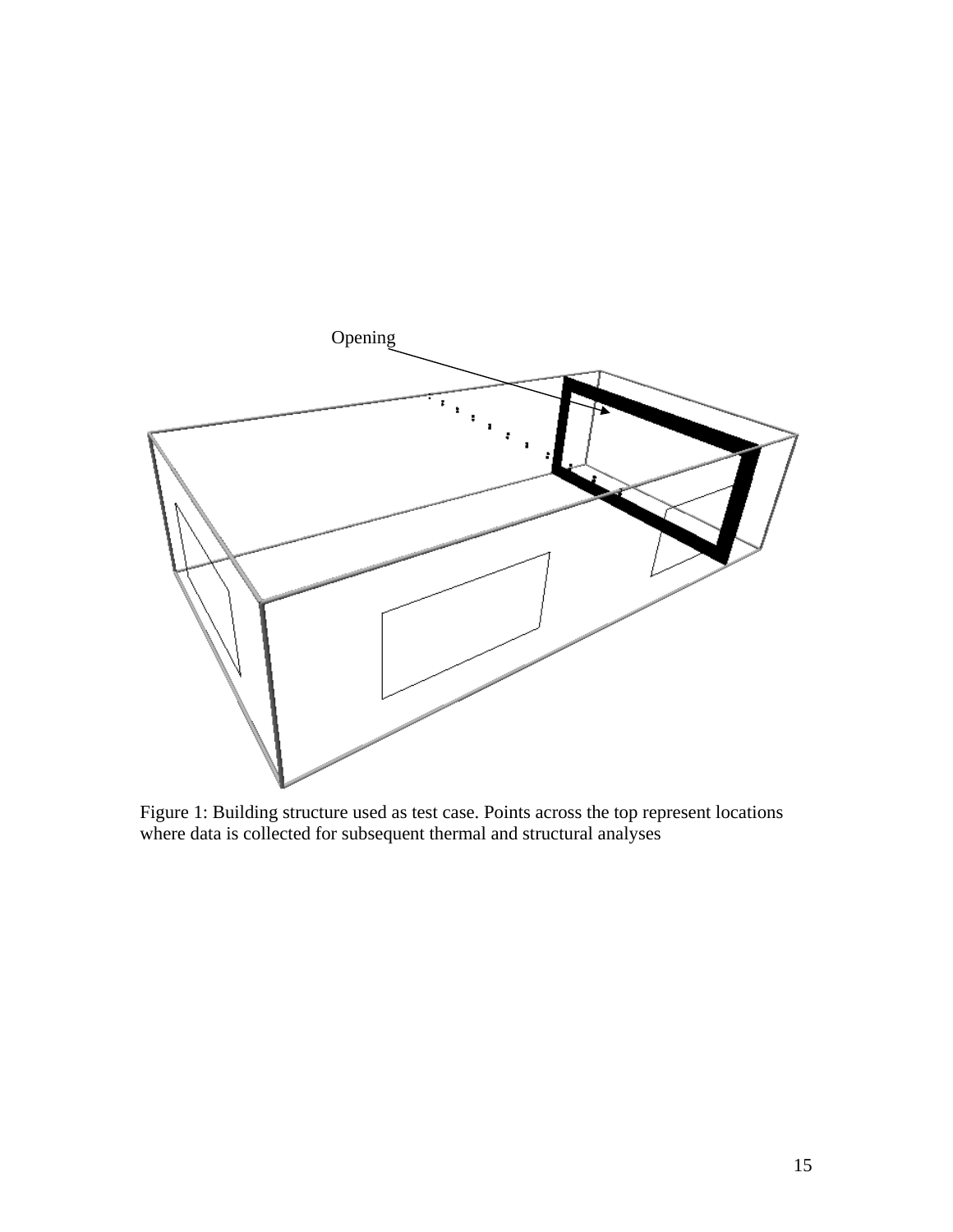

Figure 2: Location of the beam in room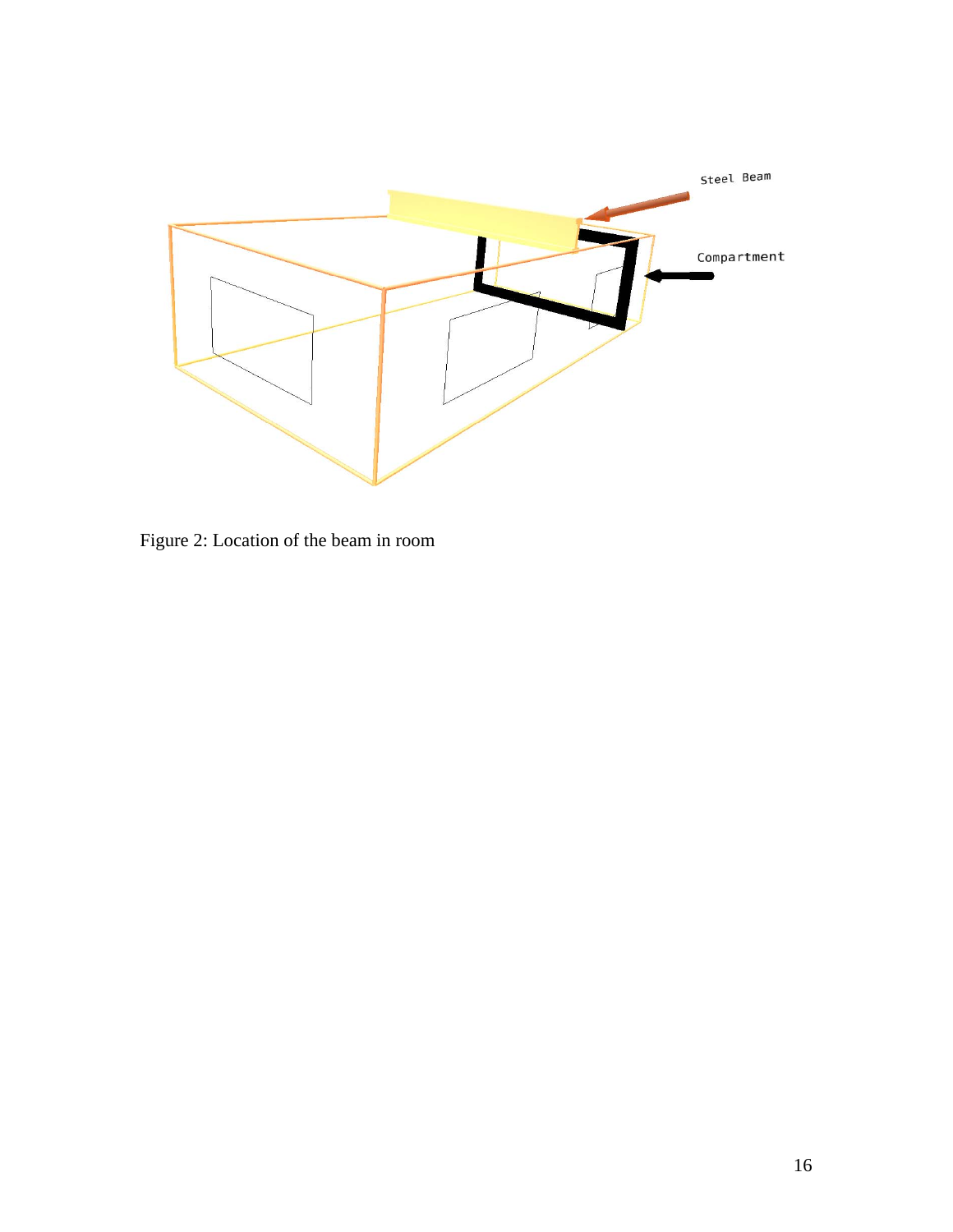

Figure 3: Temperature profile in the beam after 1666 seconds as computed by the ABAQUS thermal model using 3-D element.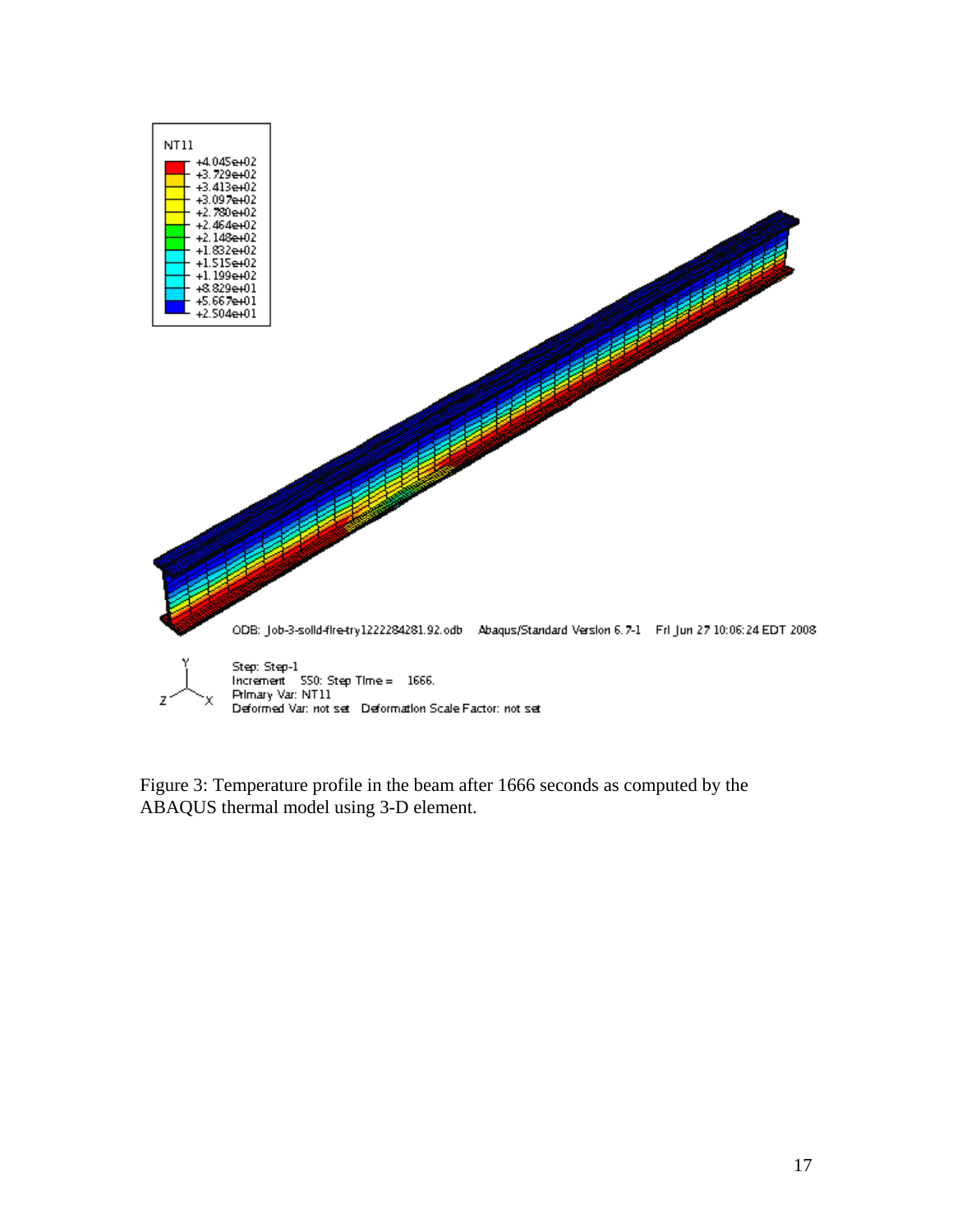

Figure 4: Vertical displacement in the beam as computed using the sequential thermalstructural analyses in ABAQUS.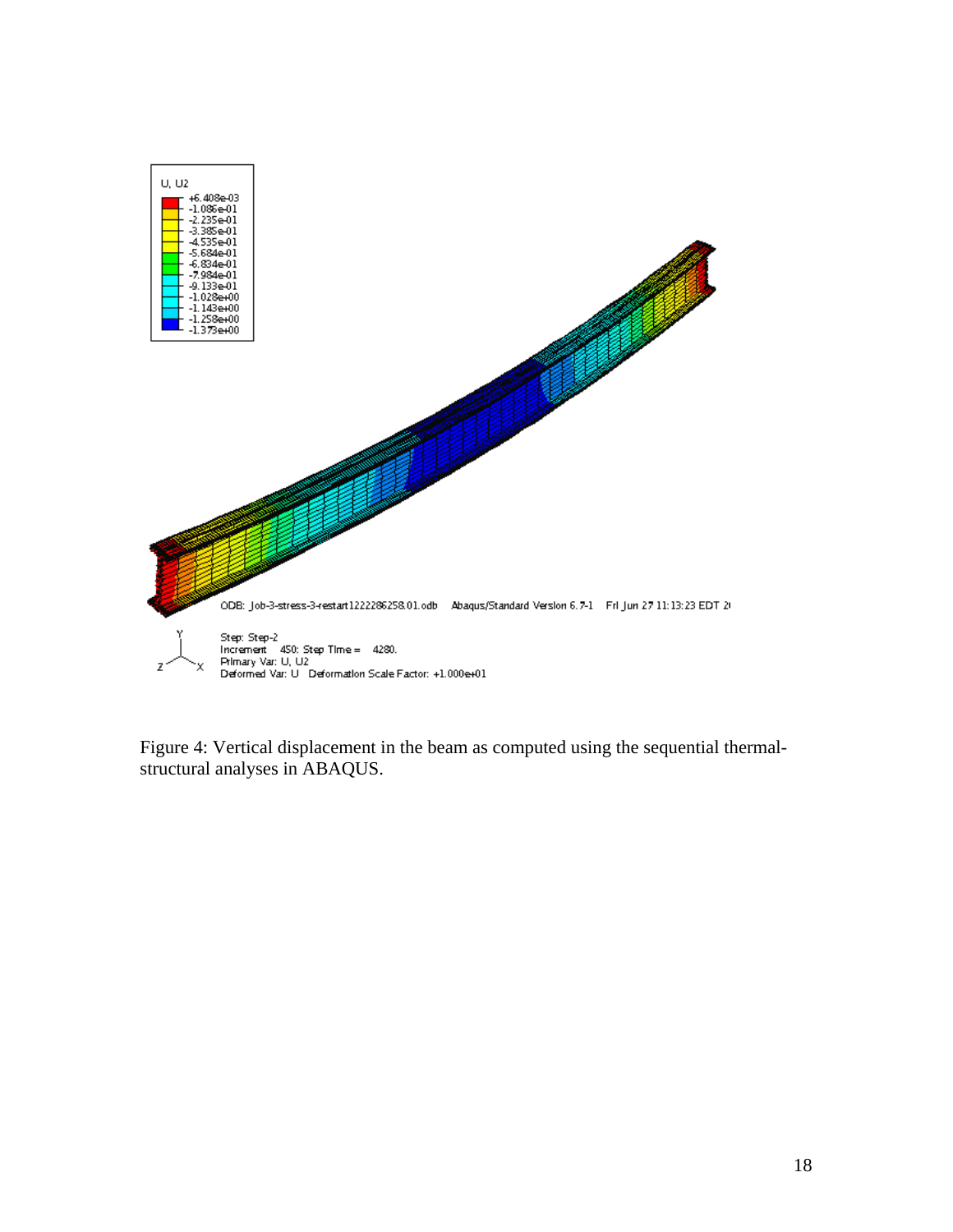

Figure 5: Polygon based fire visualization that is displayable in the IVE.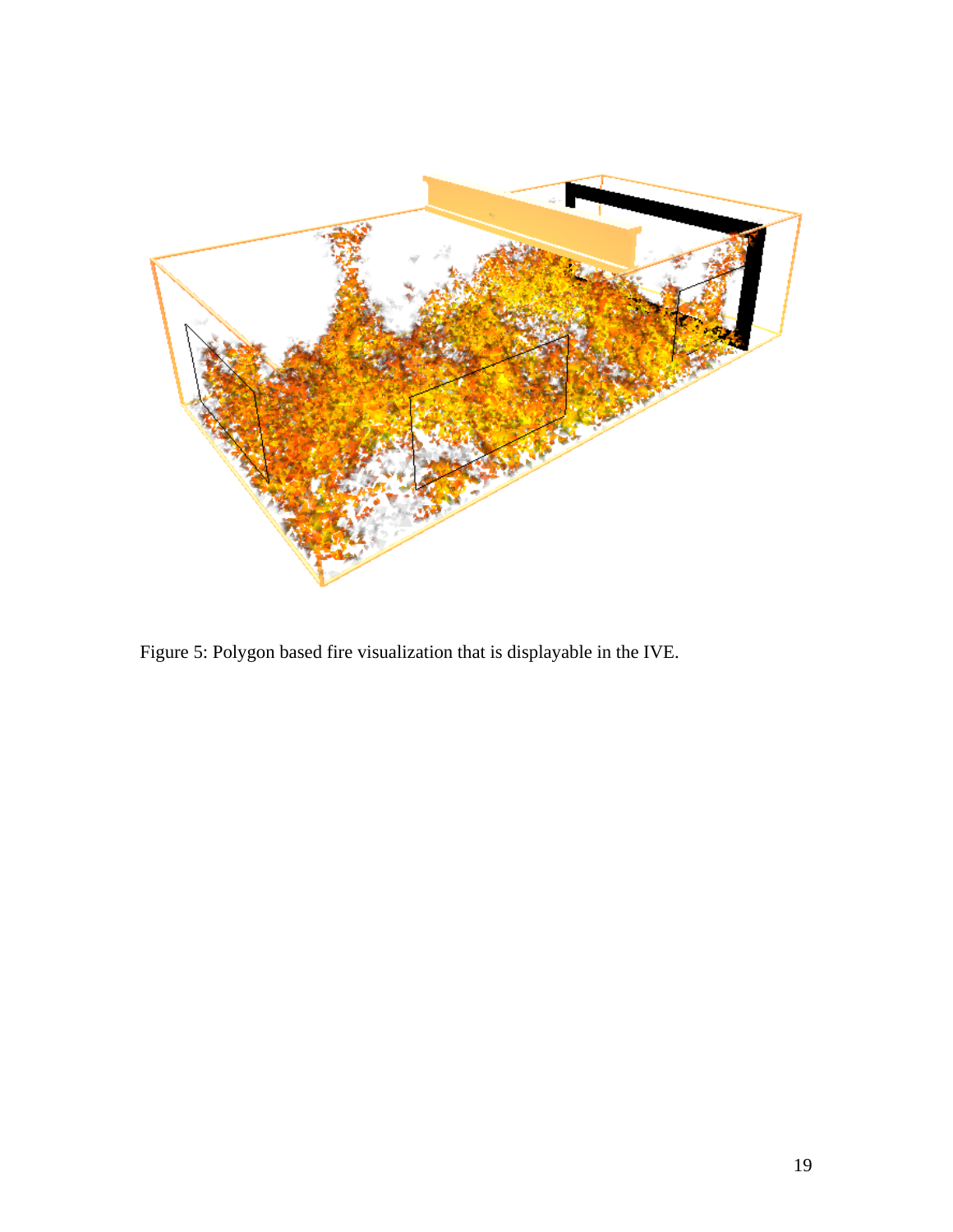

Figure 6. A flowchart for polygon based fire visualization.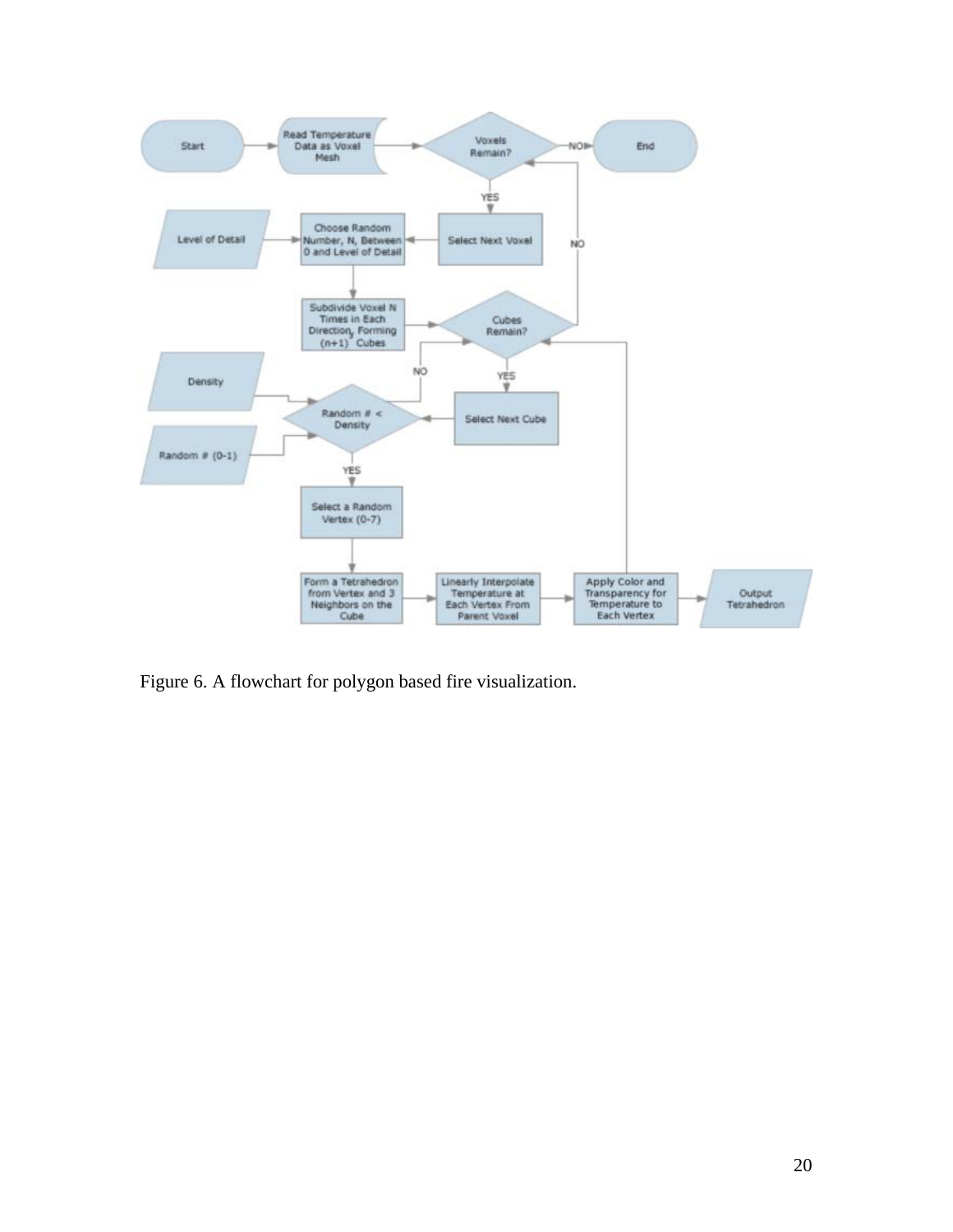

Figure 7: Beam deformation due to fire.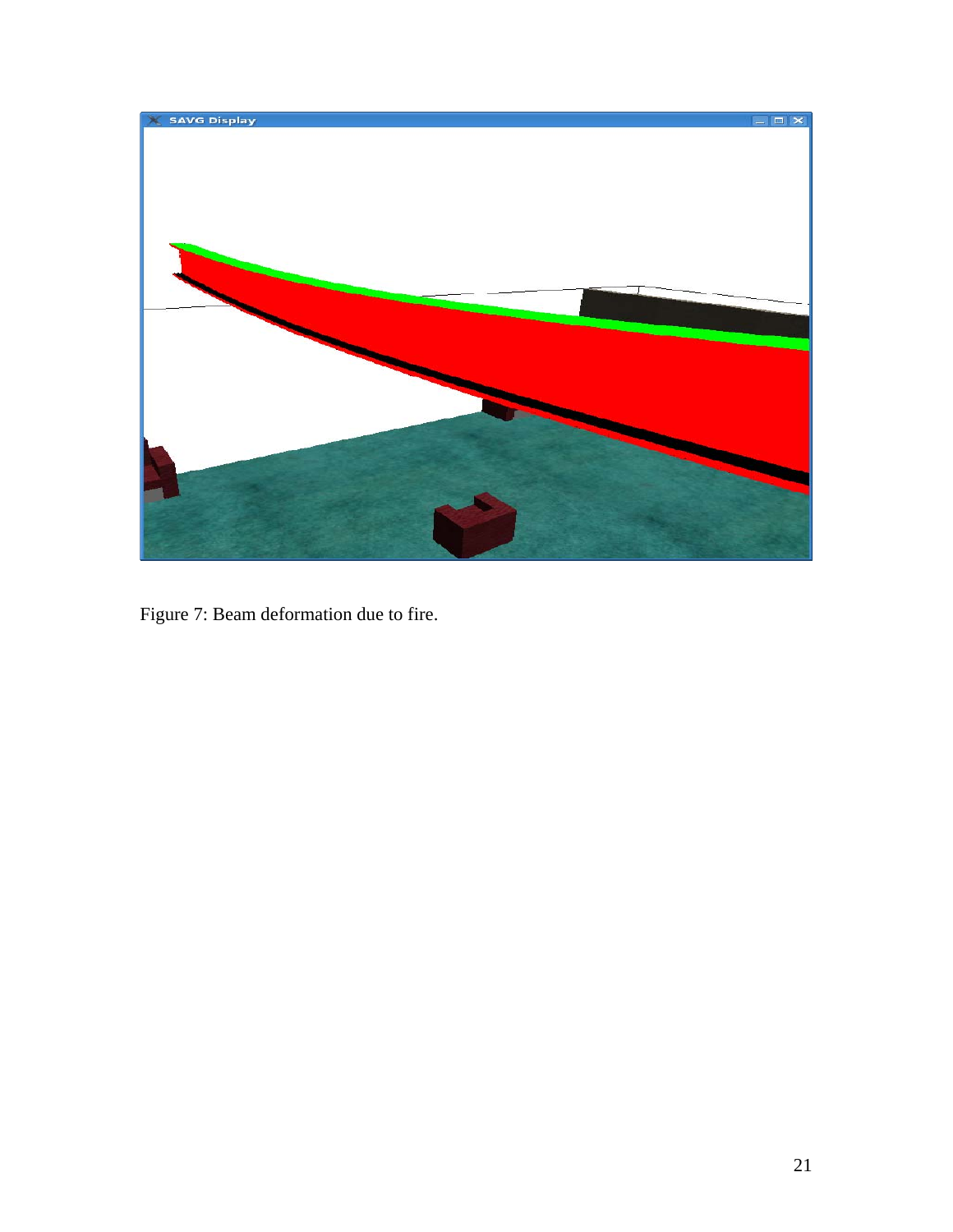

Figure 8: User selected flow streams.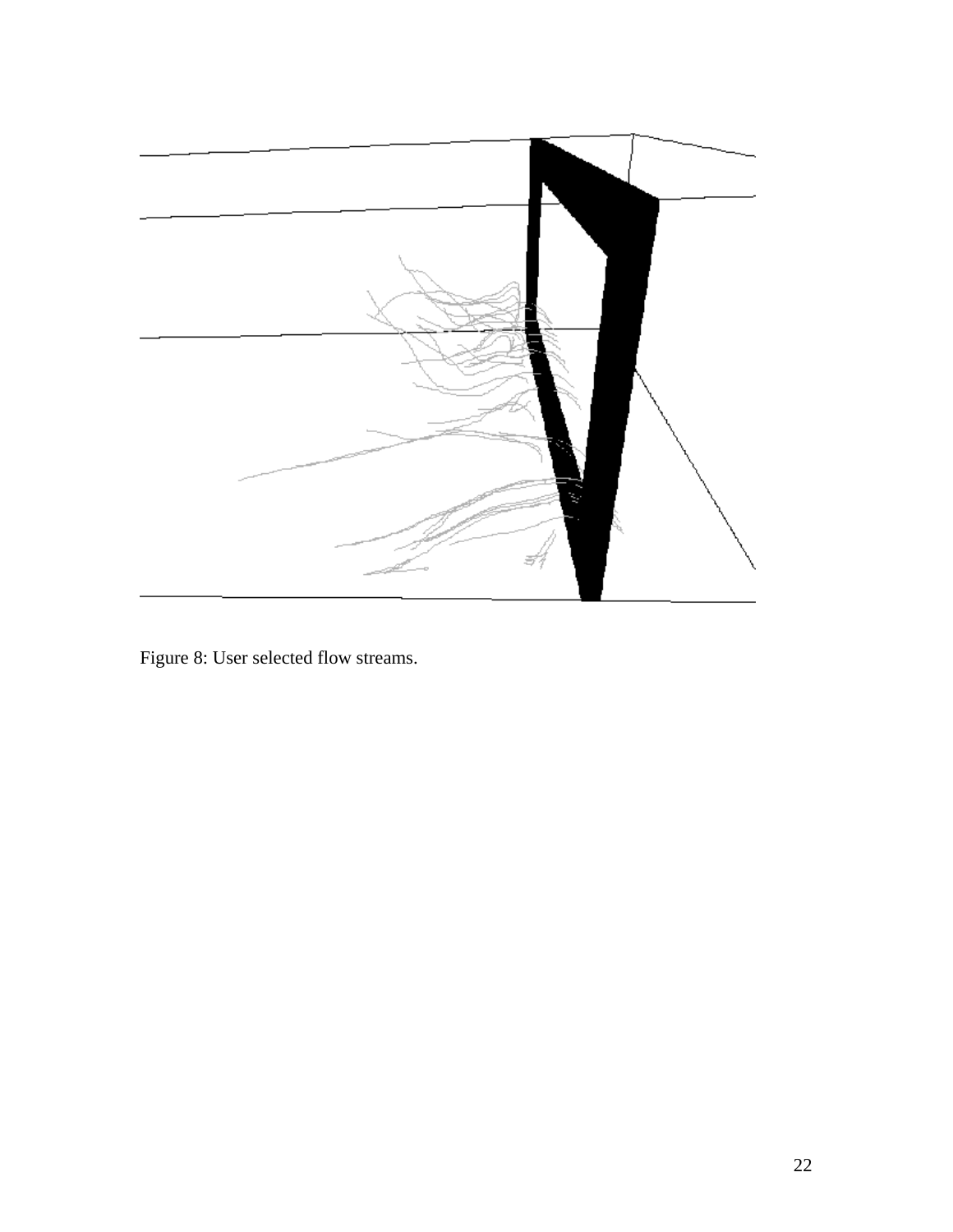

Figure 9: Volume integration along a ray.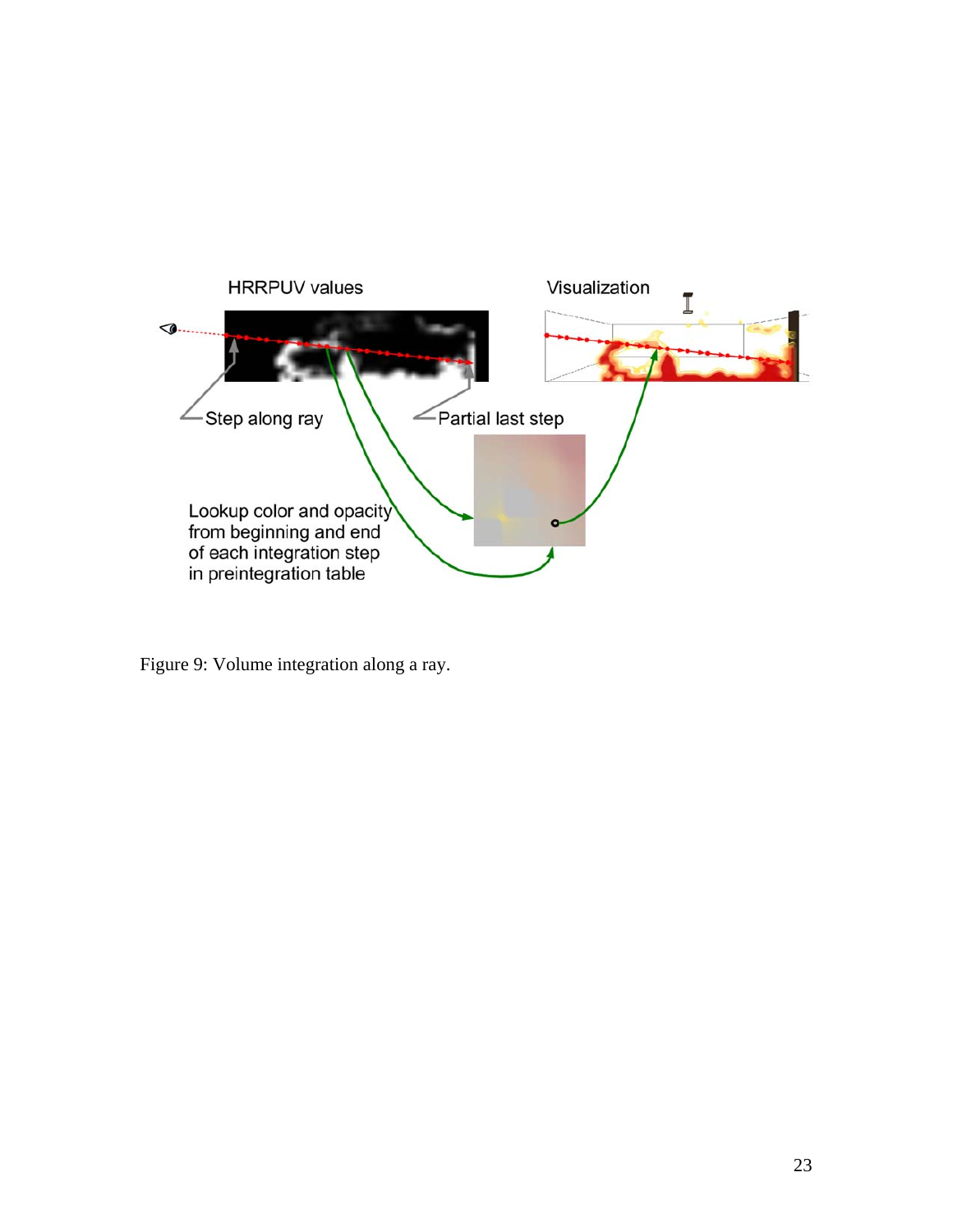

Figure 10: Flowchart of GPU-based volumetric fire rendering.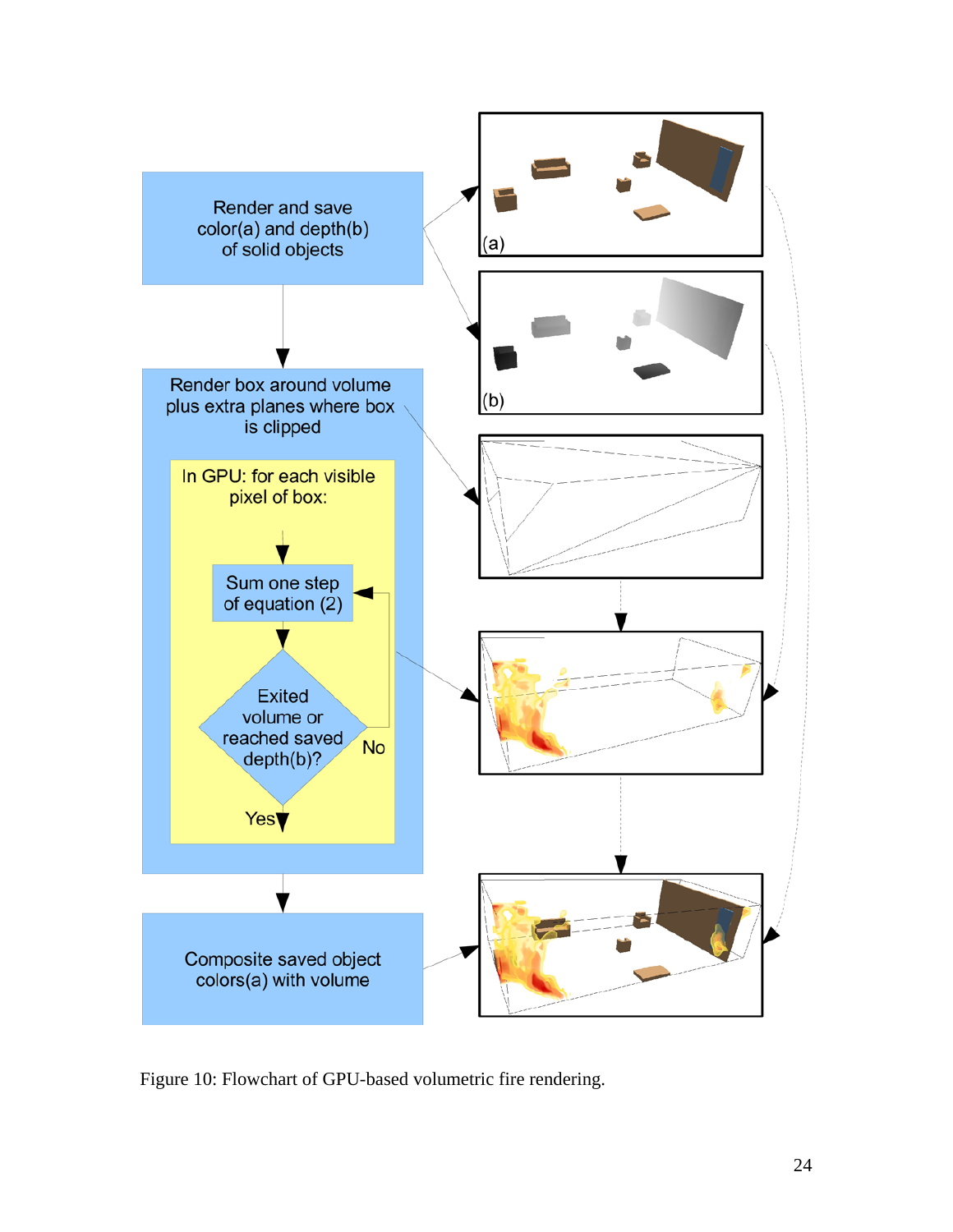

Figure 11: GPU based ray traced volumetric rendering of fire.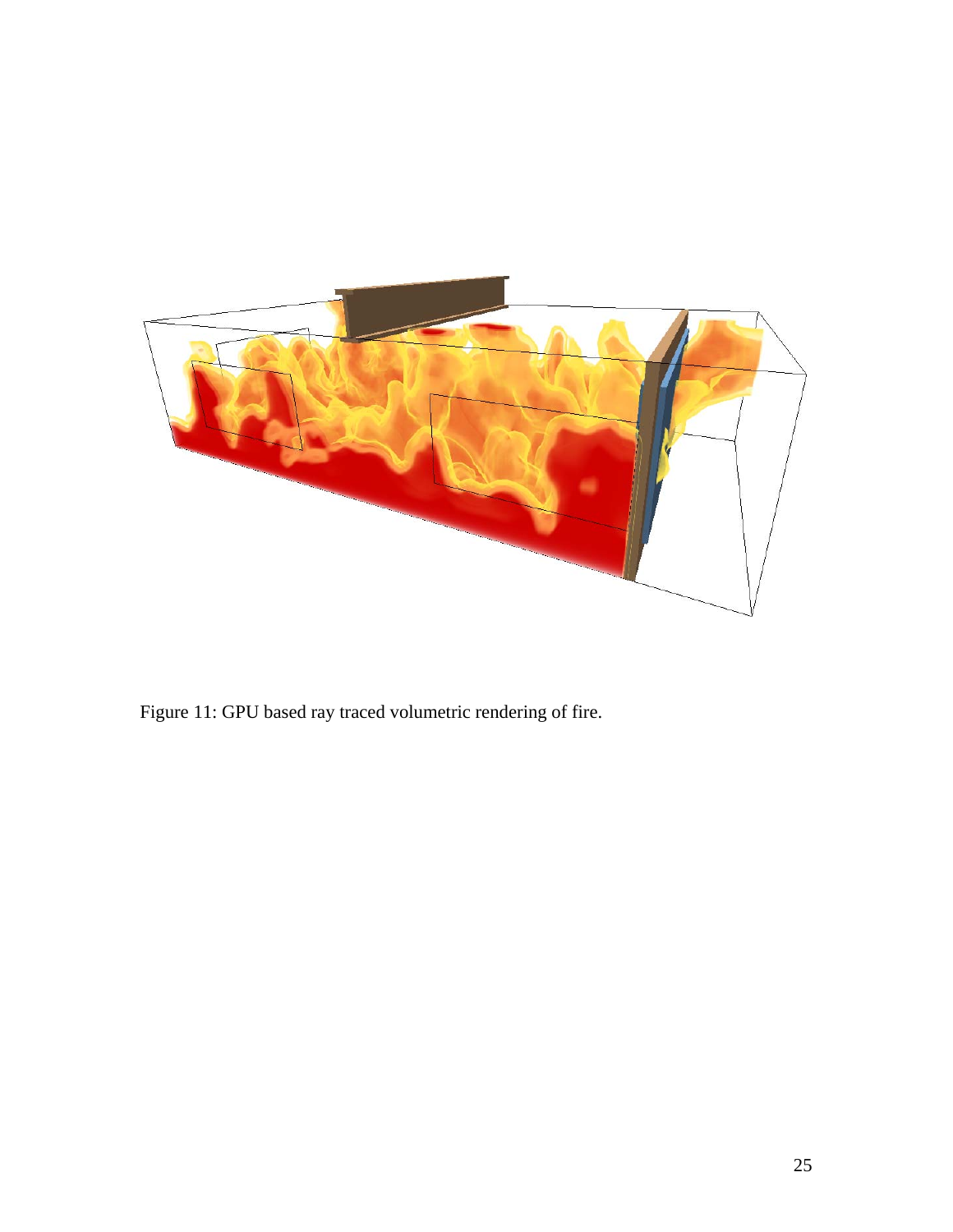#### **Appendix 1**: **FDS Input File for the Test case**

&HEAD CHID='case\_3\_v5', TITLE='Typical Fire Test, FDS Version 5' /

&MESH IJK=80,40,20, XB=0.0,16.0,0.0,8.0,0.0,4.0 / &TIME TWFIN=3600. / &MISC SURF\_DEFAULT='GYPSUM BOARD' /

&SURF ID='burner',HRRPUA=1260.,RAMP\_Q='burner',TMP\_FRONT=400.,COLOR='YELLOW' /  $\&$ RAMP ID='burner',T= 0.0,F=0. /  $\&$ RAMP ID='burner',T= 1.0,F=1./  $\&$ RAMP ID='burner', T= 529.5, F=1. / &RAMP ID='burner',T=1059.0,F=0. /

&MATL ID='GYPSUM PLASTER', DENSITY=1440., CONDUCTIVITY=0.5, SPECIFIC\_HEAT=0.840 / &SURF ID='GYPSUM BOARD', MATL\_ID='GYPSUM PLASTER', THICKNESS=0.1, COLOR='BEIGE' /

&OBST XB=14.0,14.2,0.0,8.0,0.0,4.0 / &HOLE XB=13.9,14.3,0.5,7.5,0.5,3.5 / &VENT MB='XMAX', SURF\_ID='OPEN' /

&VENT XB=2.0,6.0,0,0,1.0,3.0,SURF\_ID='OPEN' / &VENT XB=10.0,14.0,0,0,1.0,3.0,SURF\_ID='OPEN' / &VENT XB=0,0,2.0,6.0,1.0,3.0,SURF\_ID='OPEN' /

&VENT XB=0.0,14.0,0.0,8.0,0.0,0.0, SURF\_ID='burner' /

&BNDF QUANTITY='GAUGE\_HEAT\_FLUX' / &BNDF QUANTITY='WALL\_TEMPERATURE' /

&SLCF PBX=8.0,QUANTITY='TEMPERATURE' / &SLCF PBX=8.0,QUANTITY='HRRPUV' / &SLCF PBX=8.0,QUANTITY='MIXTURE\_FRACTION' /

&DUMP DT\_DEVC=20. / &DEVC XYZ=8.0,0.0,3.9, QUANTITY='TEMPERATURE' , ID='Gas Temp1' / &DEVC XYZ=8.0,0.0,3.9, QUANTITY='THERMOCOUPLE', ID='Gas TC1' / &DEVC XYZ=8.0,0.0,4.0, QUANTITY='ADIABATIC\_SURFACE\_TEMPERATURE',ID='Adiab TC1', IOR= $-3/$ 

&DEVC XYZ=8.0,0.8,3.9, QUANTITY='TEMPERATURE' , ID='Gas Temp2' / &DEVC XYZ=8.0,0.8,3.9, QUANTITY='THERMOCOUPLE', ID='Gas TC2' / &DEVC XYZ=8.0,0.8,4.0, QUANTITY='ADIABATIC\_SURFACE\_TEMPERATURE',ID='Adiab TC2',  $IOR=.3/$ 

&DEVC XYZ=8.0,1.6,3.9, QUANTITY='TEMPERATURE' , ID='Gas Temp3' / &DEVC XYZ=8.0,1.6,3.9, QUANTITY='THERMOCOUPLE', ID='Gas TC3' / &DEVC XYZ=8.0,1.6,4.0, QUANTITY='ADIABATIC\_SURFACE\_TEMPERATURE',ID='Adiab TC3', IOR= $-3/$ 

&DEVC XYZ=8.0,2.4,3.9, QUANTITY='TEMPERATURE' , ID='Gas Temp4' / &DEVC XYZ=8.0,2.4,3.9, QUANTITY='THERMOCOUPLE', ID='Gas TC4' /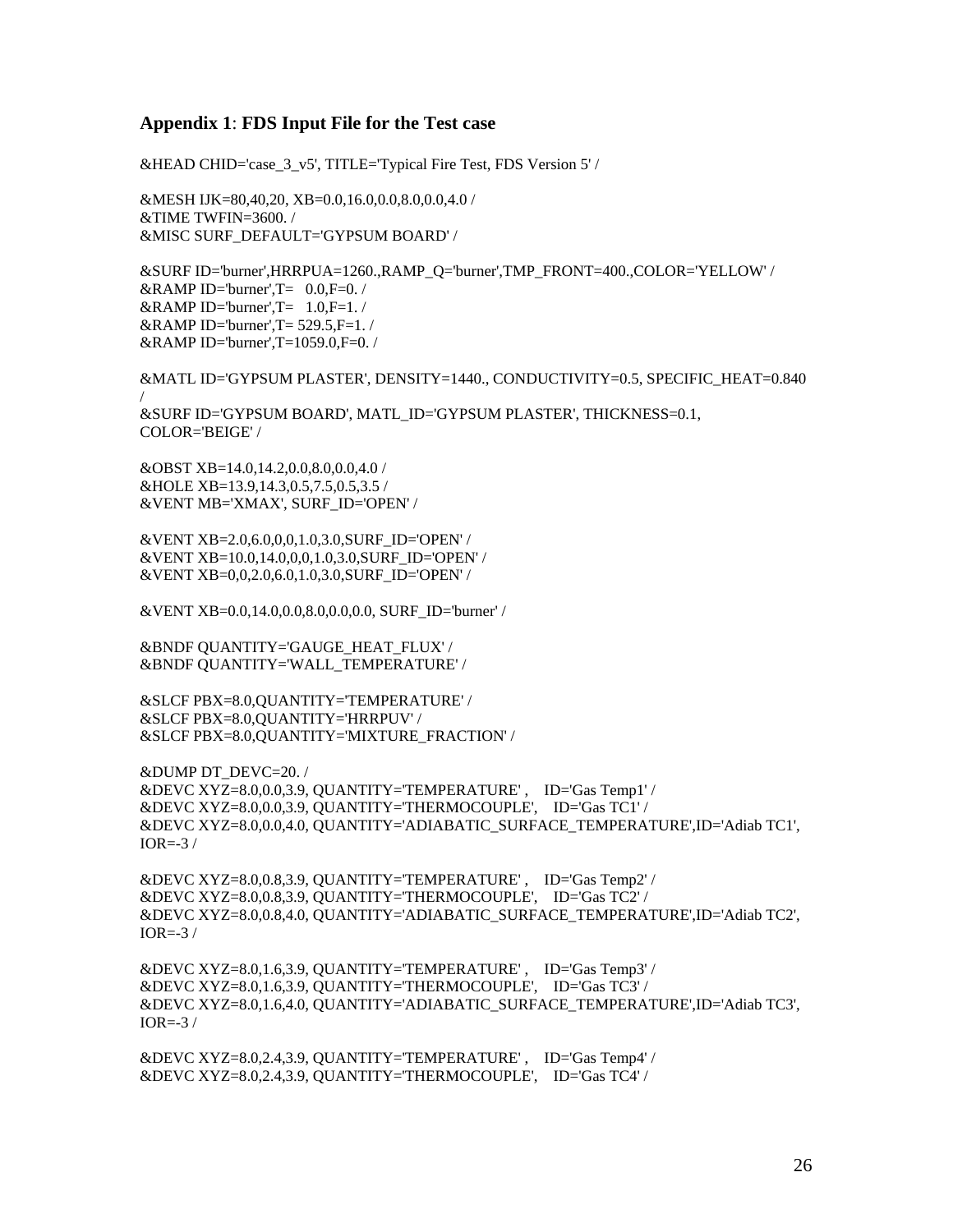&DEVC XYZ=8.0,2.4,4.0, QUANTITY='ADIABATIC\_SURFACE\_TEMPERATURE',ID='Adiab TC4', IOR= $-3/$ 

&DEVC XYZ=8.0,3.2,3.9, QUANTITY='TEMPERATURE' , ID='Gas Temp5' / &DEVC XYZ=8.0,3.2,3.9, QUANTITY='THERMOCOUPLE', ID='Gas TC5' / &DEVC XYZ=8.0,3.2,4.0, QUANTITY='ADIABATIC\_SURFACE\_TEMPERATURE',ID='Adiab TC5', IOR= $-3/$ 

&DEVC XYZ=8.0,4.0,3.9, QUANTITY='TEMPERATURE' , ID='Gas Temp6' / &DEVC XYZ=8.0,4.0,3.9, QUANTITY='THERMOCOUPLE', ID='Gas TC6' / &DEVC XYZ=8.0,4.0,4.0, QUANTITY='ADIABATIC\_SURFACE\_TEMPERATURE',ID='Adiab TC6', IOR= $-3/$ 

&DEVC XYZ=8.0,4.8,3.9, QUANTITY='TEMPERATURE' , ID='Gas Temp7' / &DEVC XYZ=8.0,4.8,3.9, QUANTITY='THERMOCOUPLE', ID='Gas TC7' / &DEVC XYZ=8.0,4.8,4.0, QUANTITY='ADIABATIC\_SURFACE\_TEMPERATURE',ID='Adiab TC7', IOR= $-3/$ 

&DEVC XYZ=8.0,5.6,3.9, QUANTITY='TEMPERATURE' , ID='Gas Temp8' / &DEVC XYZ=8.0,5.6,3.9, QUANTITY='THERMOCOUPLE', ID='Gas TC8' / &DEVC XYZ=8.0,5.6,4.0, QUANTITY='ADIABATIC\_SURFACE\_TEMPERATURE',ID='Adiab TC8', IOR= $-3/$ 

&DEVC XYZ=8.0,6.4,3.9, QUANTITY='TEMPERATURE' , ID='Gas Temp9' / &DEVC XYZ=8.0,6.4,3.9, QUANTITY='THERMOCOUPLE', ID='Gas TC9' / &DEVC XYZ=8.0,6.4,4.0, QUANTITY='ADIABATIC\_SURFACE\_TEMPERATURE',ID='Adiab TC9', IOR= $-3/$ 

&DEVC XYZ=8.0,7.2,3.9, QUANTITY='TEMPERATURE' , ID='Gas Temp10' / &DEVC XYZ=8.0,7.2,3.9, QUANTITY='THERMOCOUPLE', ID='Gas TC10' / &DEVC XYZ=8.0,7.2,4.0, QUANTITY='ADIABATIC\_SURFACE\_TEMPERATURE',ID='Adiab TC10', IOR= $-3/$ 

&DEVC XYZ=8.0,7.95,3.9, QUANTITY='TEMPERATURE' , ID='Gas Temp11' / &DEVC XYZ=8.0,7.95,3.9, QUANTITY='THERMOCOUPLE', ID='Gas TC11' / &DEVC XYZ=8.0,7.95,4.0, QUANTITY='ADIABATIC\_SURFACE\_TEMPERATURE',ID='Adiab TC11', IOR=-3 /

&TAIL /